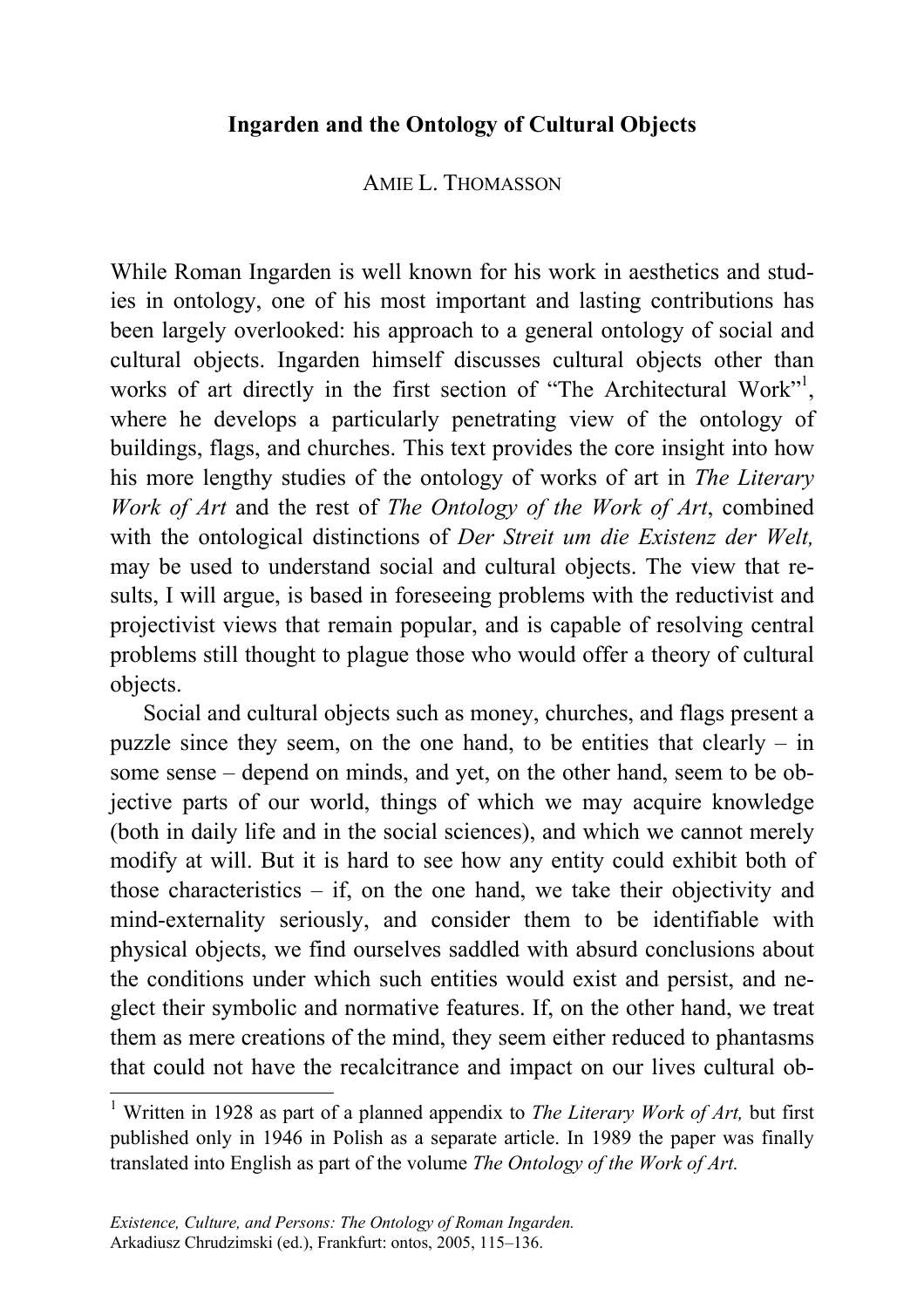jects apparently exhibit, or we seem to be positing 'magical' modes of creation whereby the mind can generate real, mind-external objects.

Ingarden, I will argue, foresees the problems with each of these alternatives and diagnoses of the root of the problem as lying in too narrow an understanding of the senses in which an entity may be mind-dependent, and too narrow a set of ontological categories for entities there may be. Once we can make evident the different senses in which something may be mind-dependent, and the different kinds of object there may be, we can find room for cultural objects considered as entities that are neither mere physical objects nor projections of the mind, but instead depend in complex ways on both foundations. Such a moderate realist view, I will argue, can provide the means to overcome the problems thought to plague social ontology and show the way to a more comprehensive ontology.

### *1. Arguments against Reductive Physicalism*

In the contemporary context, where metaphysics is dominated by commitments to physicalism and naturalism, cultural objects are often ignored on the assumption that if they exist at all, they must be identical with mere physical objects, so that we need no special theory of them. But Ingarden argues repeatedly against attempts to identify cultural objects such as churches, flags, and works of architecture, with mere physical objects.

Consider the real, mind-independent physical thing that stands before us. We might want to begin by calling it a 'building', but (as Ingarden notes (1989, 258)) this is already a cultural term, so we should speak of it rather as an ordered 'heap of stones', or ultimately, rather, as a collection of particles in certain physical relations to one another (1989, 263). Such a real thing possesses its physical properties independently of us, and is subject to laws independent of our will (1989, 258).

Ingarden argues that cultural objects such as churches, architectural works, and flags cannot be considered identical to these physical objects, although the latter form their physical foundation, are that of which they 'consist', and determine many of the properties of these cultural objects. Against the physical reductivist, he argues that the cultural object cannot be identified with the physical thing since the former has different exis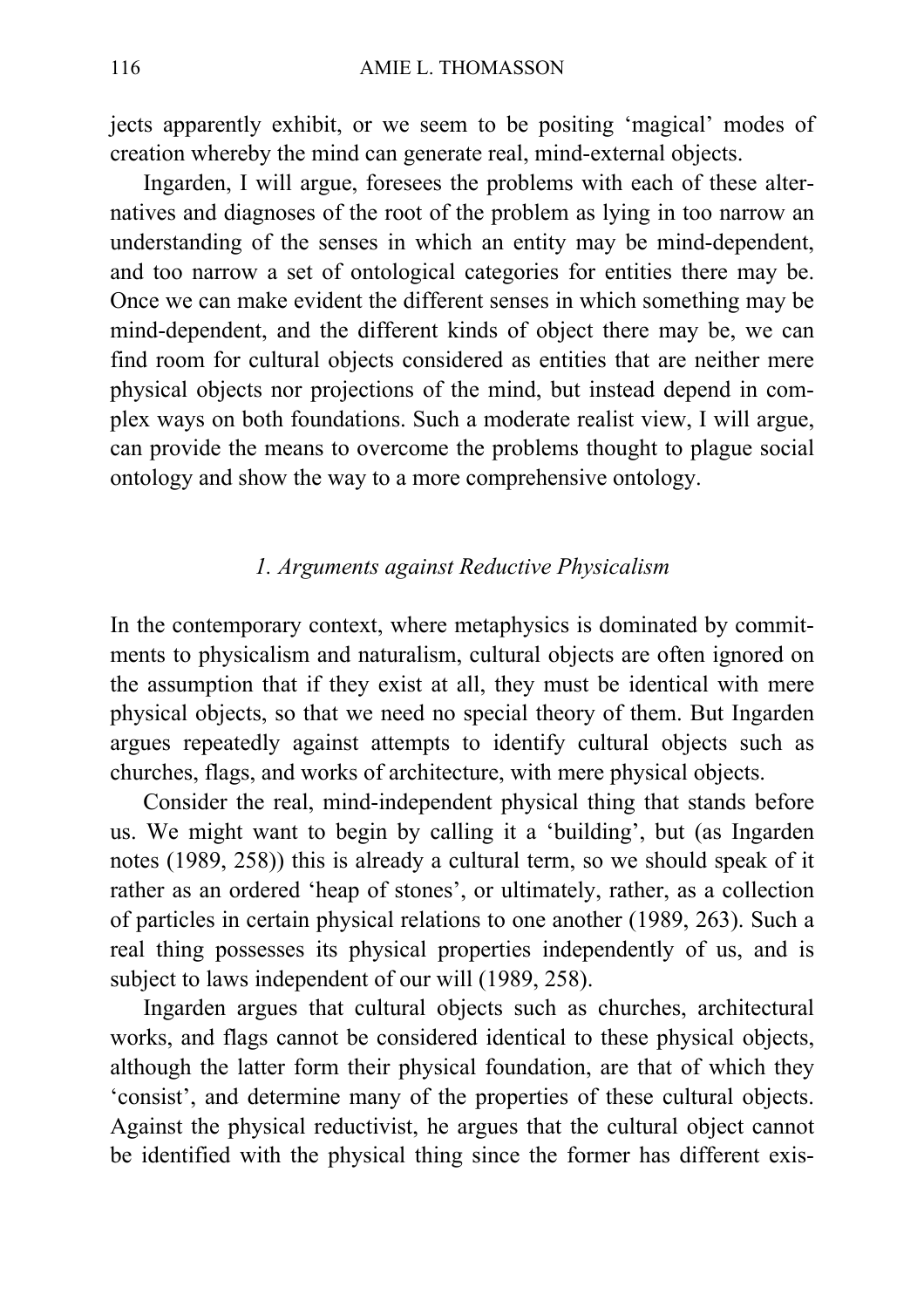tence conditions, persistence conditions, and essential properties from the latter – forms of argument that by now have become staples of the debate between reductive and anti-reductive views of artefacts.

 The cultural object, as Ingarden makes clear, has different existence conditions from the mere real thing insofar as its very existence and survival depend on human intentions and attitudes. For a church to come into existence, for example, it is not enough that some building materials (or, ultimately, particles) be arranged in certain ways – instead, there must also be a consecration ceremony that in a sense 'transforms' a mere physical thing into a church, a mere copse into a sacred grove, and the like:

As long as it is only meant 'seriously' and carried out in the appropriate attitude (by the 'priest' and the 'believers'), the ceremony is performed in acts of consciousness which, to be sure, of themselves do not and cannot bring about a real change in the real world, but which do call into being a certain object that belongs to the environment surrounding the 'believers,' namely what we call a 'church,' or a 'temple,' and so forth. A determinately ordered heap of building materials is precisely what a 'church' is not, although this heap serves as its real basis (its bearer) and forms the point of departure of the act of consecration. (1989, 259).

Moreover, Ingarden argues, the persistence of such cultural objects – unlike the physical objects that form their basis – requires the continued acceptance of them, through the relevant members of the community continuing to accept them:

What has originated owes not merely its origination, but also its continued existence to certain acts of consciousness and construals by mental subjects, usually by a mental community (religious, artistic, or that of a class), for which alone the given objectivity exists. (1989, 260).

Thus in sum the existence conditions for such cultural objects go beyond those for mere physical objects, since the former appeal (in ways to be spelled out further) to that of certain forms of intentionality for their creation and persistence, while the latter do not.

But the reverse is also true: there are also conditions for the persistence of the physical object that go beyond those needed for the cultural object. Most famously, the church or work of architecture may survive restoration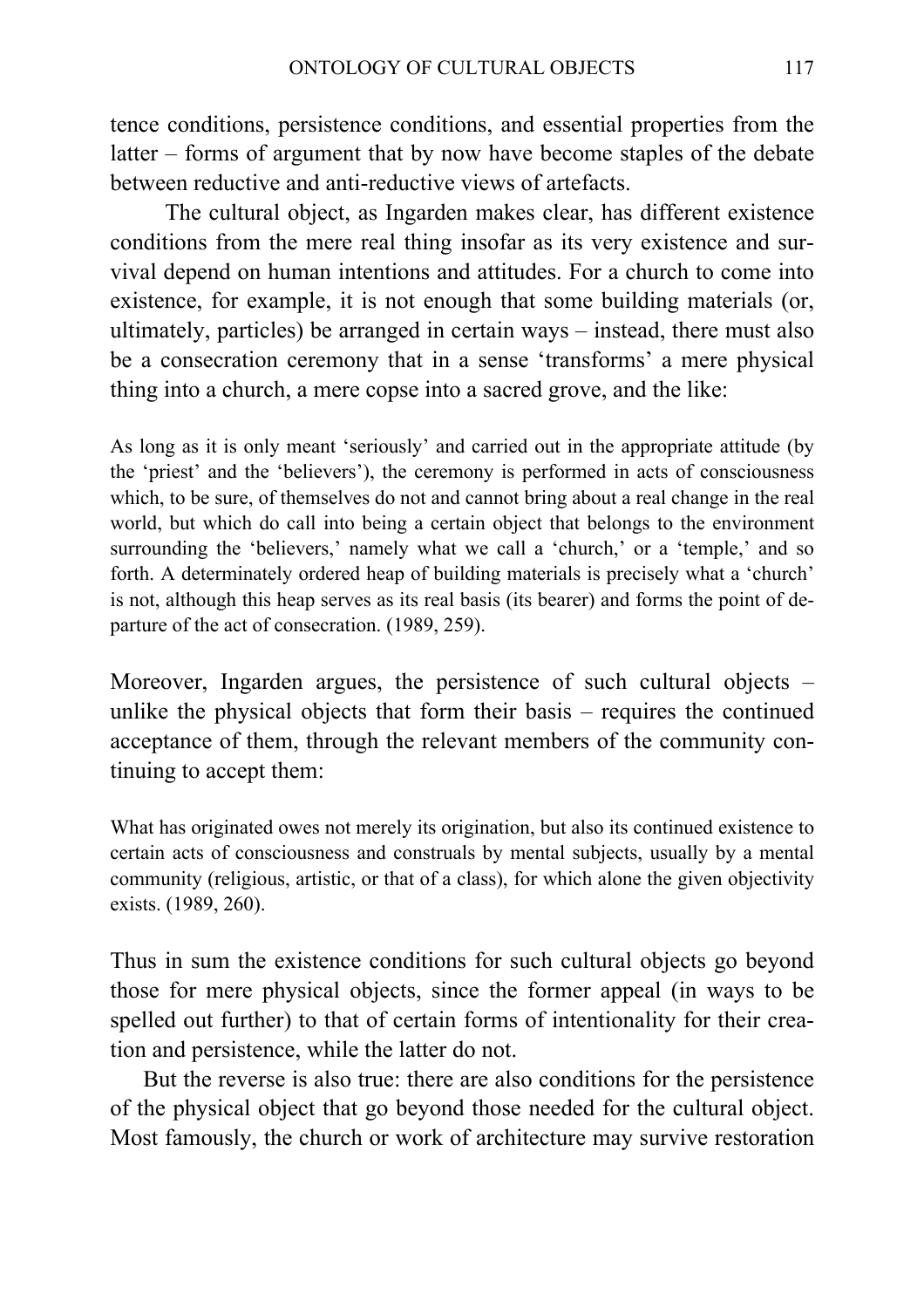– we would readily accept that the same church or architectural work stands in a given location after at least certain forms of restoration that replace some of its physical parts. But the same cannot be said for the heap of building materials or the collection of particles:

The cathedral of Reims, as a work of art, is today identically the same cathedral as the one that existed before 1914. In contrast, the building which is the basis of the cathedral was heavily damaged in the year 1914 and then rebuilt. That destroyed building no longer exists today and can never be resurrected. (1989, 262).

And so again, the surviving cathedral cannot be identified with the destroyed building.

Ingarden's other important line of argument against identifying works of architecture, churches, flags, and the like with mere physical objects lies in noting that the former have properties – indeed essential properties – that the latter lack. This becomes particularly evident if we think of the 'real thing' as the collection of particles, as physics would describe it, for:

It is very probable that the physical, material object that forms the building is not endowed with 'sensible' qualities; that it is neither colored, nor hard, nor bounded by smooth or rough surfaces; that therefore in itself it also does not have the spatial shape which we encounter in concrete perception and also ascribe to it in daily life. But ... it is beyond all doubt that every architectural work of art is endowed with such qualities. (1989, 263).

Indeed, possession of the sensible qualities that form the basis for the work's aesthetic properties and the aesthetic experience of the viewer are essential qualities of the work of art, though one may without contradiction suppose that the purely physical object lacks them.

The case is even more obvious for such entities as churches and flags. For these have as essential features the performance of certain functions (what it is for something to be a church is for it to be a site for undertaking various religious ceremonies; what it is for something to be a flag is for it to serve as a symbol of a nation or cause) that cannot be thought to be essential functions of the mere physical stuff. Perhaps most interestingly, Ingarden notes that among the essential features of such cultural objects are their connections to certain norms of behavior and interaction: a church is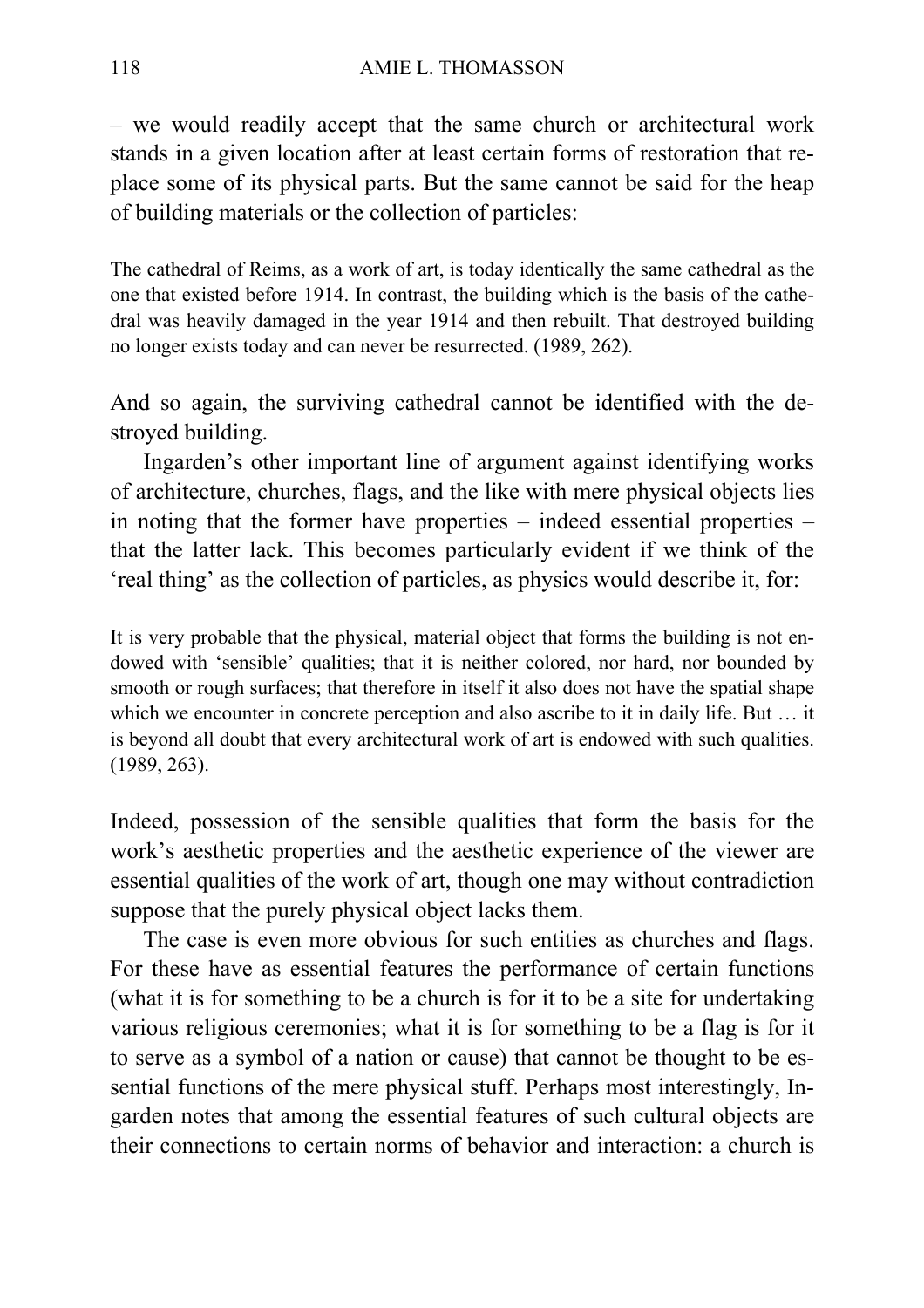the sort of thing that, as such, requires that we comport ourselves in certain ways towards it (that are not required for behavior regarding the mere building, such as a mason working on the stonework):

This manner of comportment conforms to the views dominant in the pertinent religious community, and under different circumstances and in different cultural buildings, such as a theater or a club, would be inappropriate and even ridiculous. (1989, 260).

When this behavior is no longer required (e.g. when the building has been deconsecrated), the church is no more; and insofar as such behavior is not required (e.g. of the stonemason engaged in repairs), the proper object of the individual's attention is not the church but the mere building.

The differences in appropriate forms of behavior are also part of what marks the essential difference between, e.g., a flag and a mere piece of cloth:

With a piece of cloth, for example, we clean pots. To the flag we render military honors; we preserve it, often for centuries, as a remembrance, even though the cloth of the flag is badly damaged and without any value. (1989, 260).

So it is interesting to note that Ingarden not only argues against the reduction of cultural objects to mere physical objects by noting the dependence of such objects on individual acts of consciousness to come into existence and remain in existence. He also, with Heidegger (1962), notes the crucial conceptual connections between the very idea of a cultural object of a certain kind (church, flag, etc.) and certain societal norms of comportment, just as Heidegger took norms of use to be essential to what it is for an object to be a ready-to-hand piece of equipment rather than a mere spatiotemporal present-at-hand thing.

# *2. Purely Intentional Objects*

But if, in virtue of their different existence and persistence conditions and different essential properties, cultural objects such as flags, churches and buildings are not to be identified with mere physical things, what are they?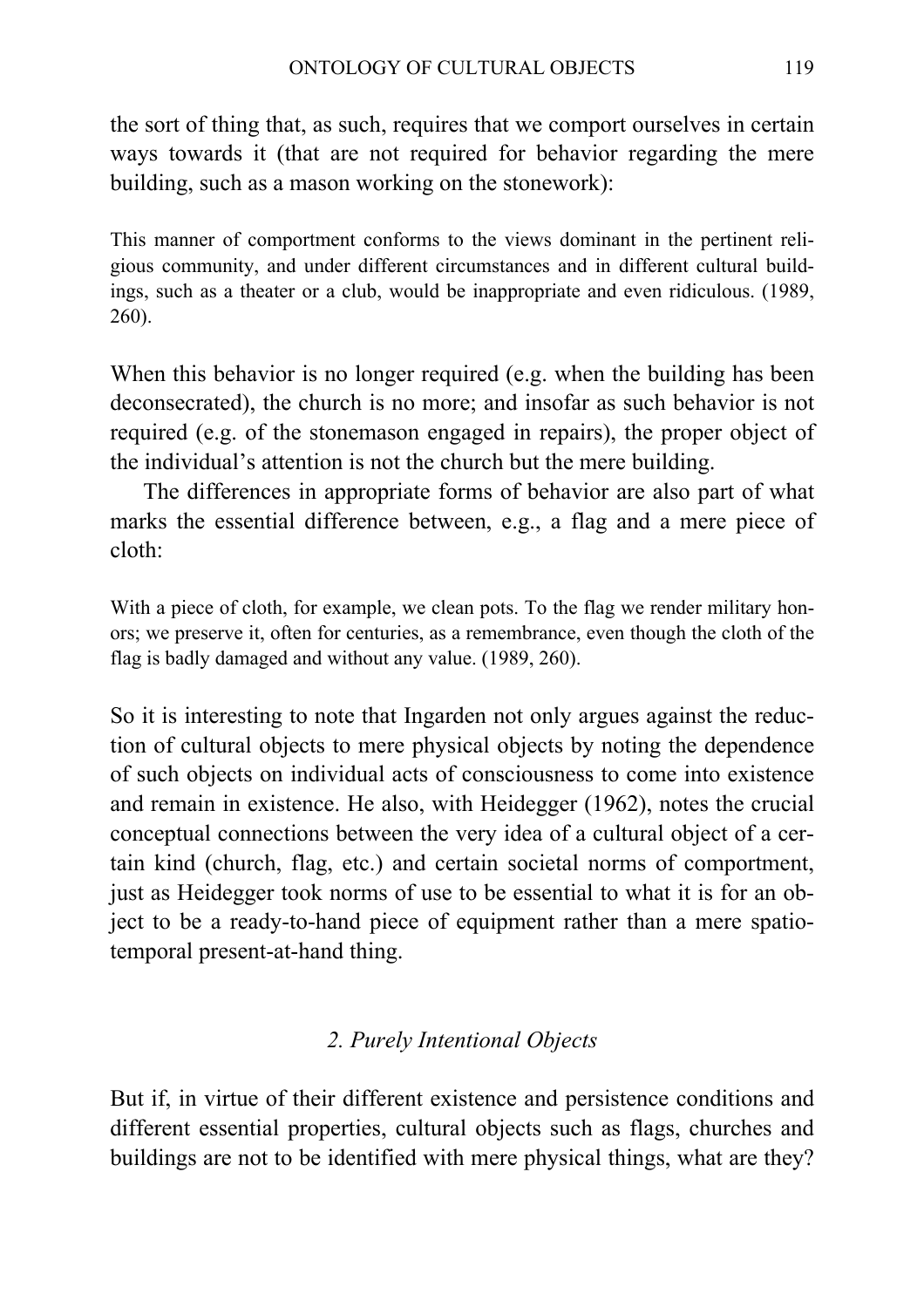Ingarden's brief answer is that they, like works of art, are "purely intentional objects". Purely intentional objects are:

… objects which derive their existence and their entire endowment from an intending experience of consciousness (an "act") that is laden with a determinate, uniformly structured content. They would not exist *at all* but for the performance of acts of this kind; yet, because such acts are performed, these objects do exist, but not autonomously. (1964b, 47; cf. 1973, 117)

In labelling them 'purely intentional objects', Ingarden is first of all classifying them as mind-dependent objects of a certain kind: "The creation of a purely intentional object depends … on an intentional attribution, on its being 'thought of" (1964b, 80–81).

But we must immediately note that in saying that they are mind-dependent objects, he is not advocating identifying such objects with psychological states about them. Following Brentano's and Twardowski's insistence on distinguishing the act from object intended, Ingarden, too, argues vehemently against psychologism: "Purely intentional objects are 'transcendent' with respect to the corresponding, and, in general, to all conscious acts in the sense that no real element (or moment) of the act is an element of the purely intentional object, and vice versa" (1973, 118). In every case, the purely intentional object must be distinguished from the act intending it, since many different acts may be of or about the same purely intentional object (1973, 123). Ingarden indeed extends the classic arguments against psychologism to argue against psychologising such cultural objects as "individual literary works, musical compositions, objects in societal or governmental structures, positive law, etc." (1964b, 48).

Nonetheless, it might seem that (in avoiding physicalist reductionism) we have slid too far in the other direction in classifying such cultural objects as flags, churches, and works of architecture as 'purely intentional' objects. For the paradigm of the purely intentional, mind-created, mind-dependent object is surely the imaginary object. Even Ingarden twice introduces the notion of the purely intentional object this way, using a merely imagined table (1973, 119), or a "poetically conceived" youth whom we merely "fancy" to have certain properties (1964b, 49) as the examples by means of which to introduce the idea of the purely intentional object.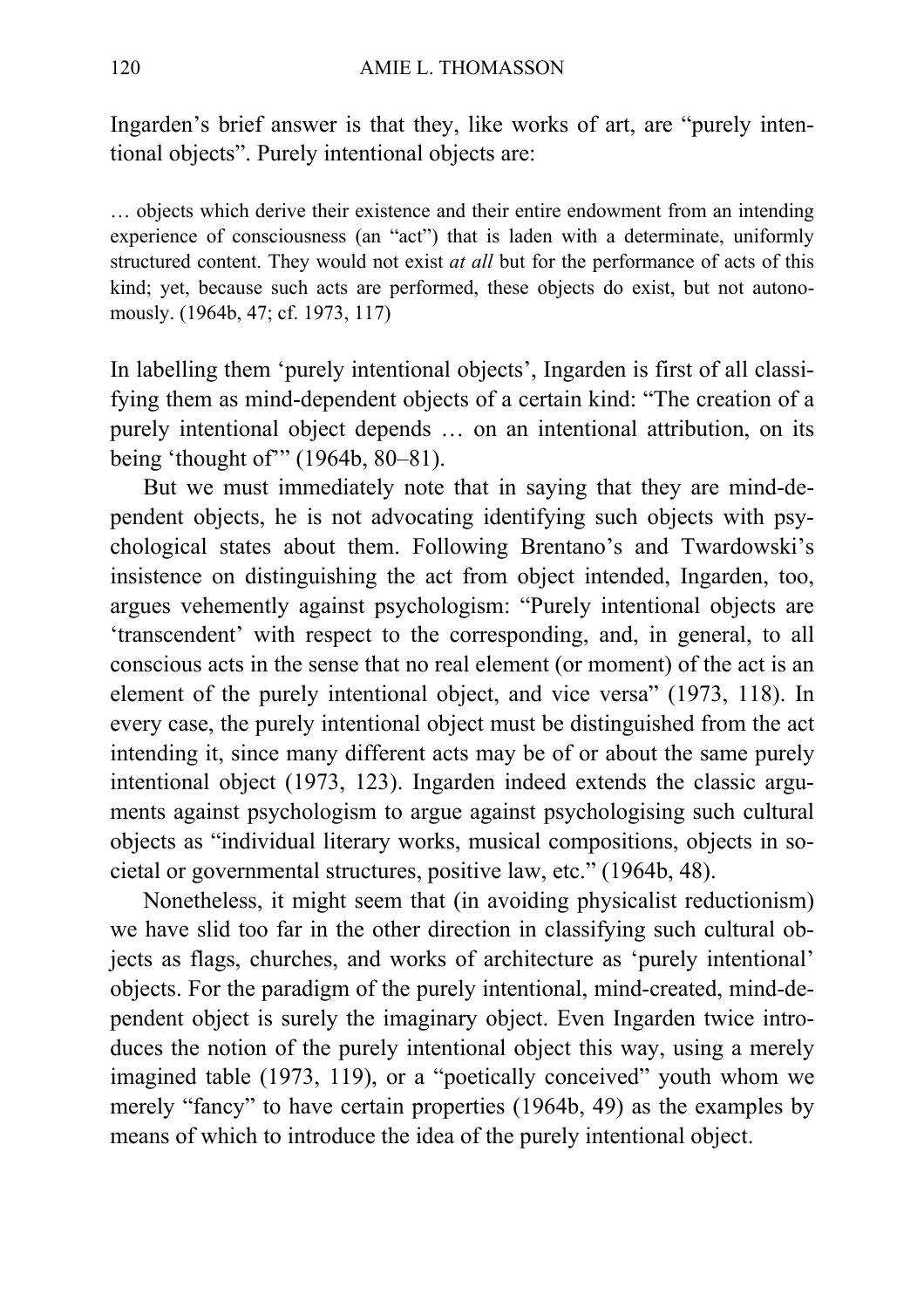But the idea that the social and cultural objects that surround us, the flags we fold or fly, churches we may worship or seek shelter in, and even architectural works that require city planning approval, occupy large tracts of land, and cast shadows over the river, are in some sense just *imaginary* objects seems outrageous, indeed worse than views that would reduce them to physical objects and little better than denying their existence altogether.

In opening "The Architectural Work" Ingarden himself notes the superficial counterintuitiveness of the suggestion that works of architecture (and ultimately other cultural objects) are 'purely intentional':

… does it not seem to be particularly objectionable to assert that a work of architecture, for example, Notre Dame in Paris or St. Peter's Basilica in Rome, is a 'purely intentional' formation? … After all, the Notre Dame of Paris appears to be no less real than the many residential buildings that stand in its vicinity, than the island upon which it was built, the river that flows nearby, and so on. (1989, 255).

Treating such things as mere projections or imaginary objects seems to completely ignore the recalcitrance of the social and cultural world – whereas I may imagine a 'fancied youth' to have whatever features I choose, I cannot simply imagine my way to having a mended flag, a glorious church in my neighbourhood, or a great fortune. Moreover, it seems to collapse the crucial difference between merely *imagined* flags, churches, and fortunes, and their real counterparts that can make a genuine difference to our flagpoles, communities, and lives.

But although Ingarden uses the term 'purely intentional object' to cover a wide range of entities, from imaginary objects to works of literature, music, and architecture, to cultural objects such as flags and churches, it would be a complete misunderstanding to think of Ingarden's view as treating social and cultural objects as mere imagined or projected entities. As he writes of the musical work "speaking of 'purely intentional objectivities' does not introduce a mere philosophical fiction into our discussion" (1989, 94). For purely intentional objects form a wide and disparate class, with distinctions based on the different ways in which each depends on minds *and* on mind-external entities.

Purely intentional objects "are objects which derive their existence and entire endowment from an intending experience of consciousness (an 'act')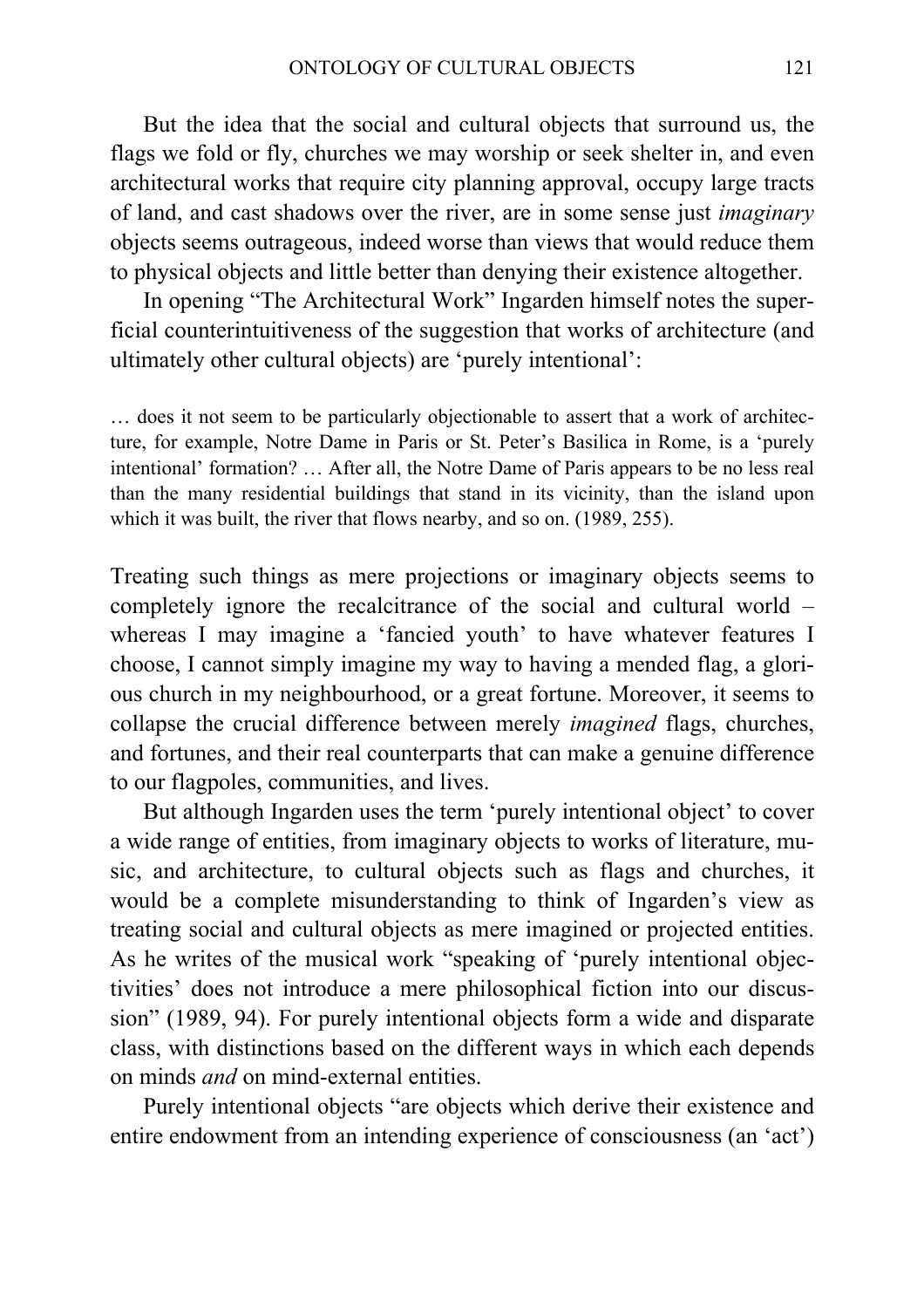that is laden with a determinate, uniformly structured content. They would not exist *at all* but for the performance of acts of this kind" (1964b, 47). But mind-dependence speaks to only one side of purely intentional objects. In a sense it is a shame that Ingarden uses the term "purely intentional object" to refer to entities of all these sorts, since it wrongly suggests that these are all the *sole* products of human intentionality. He speaks of them as *purely* intentional to distinguish those entities that depend on human intentionality, and so have an essential relationship to it, from those independent objects of nature that may be merely *chanced on* by our intentional acts, without having any essential connection to them (1973, 117).

Nonetheless, most purely intentional objects are certainly not *purely* intentional insofar as intentionality is far from providing their sole foundation; in fact it is far more common that so-called purely intentional objects depend not only on forms of human intentionality, but also on external 'world-features' such as sound waves, painted canvasses and the like.

One of Ingarden's crucial innovations was to note that an entity may depend jointly on many other entities – and thus may depend jointly both on human intentionality and on mind-independent features of the world – and that there are many different ways in which an entity may be said to be dependent. It is these distinctions within the realm of so-called 'purely intentional objects' that are the key to providing a view of social and cultural objects that acknowledges their mind-dependence without treating them as merely imagined or projected entities. Indeed the subtlety and philosophical innovativeness of Ingarden's view lies precisely in denying that simple divisions into categories such as the mental, the physical, and the ideal are exhaustive (cf. 1973, 19, 363).

Ingarden delineates several different senses in which one entity may depend on another, providing the basis for outlining a wide range of possible cases of purely intentional objects according to the ways in which they depend on minds and other entities. First, we can distinguish between an object's depending on conscious acts merely to *come into* existence (Ingarden calls this 'derivation' (1964b, 52)) from dependence for *being maintained* in existence (Ingarden calls this 'contingency'). Second, we can distinguish contingency – ongoing dependence for *existence* (i.e. for being)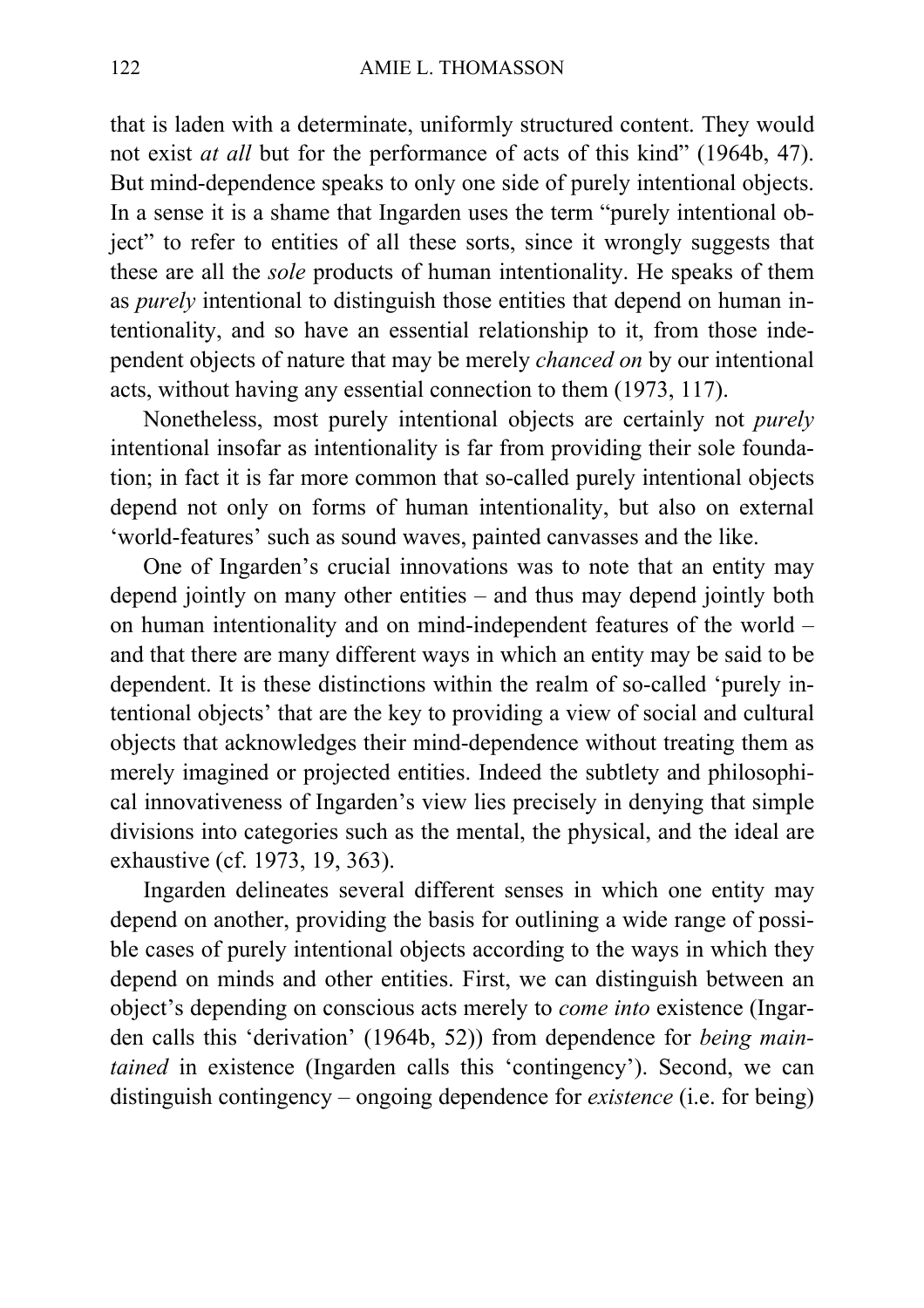– from dependence for *being the way that it is* (i.e. dependence for its sobeing), the latter of which Ingarden calls 'heteronomy'.<sup>2</sup>

All purely intentional objects, as Ingarden describes them, are minddependent in at least three senses: they are *derivative*, in the sense that they can come into existence only by being produced by some act of consciousness, they are *contingent* in the sense that they remain founded on certain forms of consciousness (e.g. that attitudes of certain kinds be adopted towards them), and they are *heteronomous* insofar as their determinate features or 'qualitative endowment' likewise depends on certain conscious acts (1964b, 47).

But even with these dependencies on conscious acts established, there are crucial differences among purely intentional objects. First the dependence on consciousness may be *direct,* or it may be *mediated.* It is clear why Ingarden typically begins his exposition of purely intentional objects by discussing imaginary objects, since these are the simplest cases, insofar as they depend directly on (and only on) intentional acts, $3$  and thus are what he calls "originally purely intentional objects" or "primary purely intentional objects". But these originally purely intentional objects are distinct from those he calls "derived purely intentional objects", whose mind-dependence is mediated by mind-external entities that are, in turn, mind-dependent. Wherever the mind-dependence is mediated – as indeed it is with the case of most purely intentional objects, including works of art and cultural objects – the purely intentional objects in question depend not *merely* or *exclusively* on acts of consciousness, but also on other, non-mental entities such as physical objects or ideal concepts.

In fact, although he typically introduces the idea of purely intentional objects by discussing originally purely intentional objects, Ingarden's best known and best developed examples of purely intentional objects are the characters of works of literary fiction which, he is quick to point out, are *derived* purely intentional objects. They depend *directly* not on conscious acts, but rather on the meaning units expressed by sentences in the relevant

<sup>&</sup>lt;sup>2</sup> Actually, there are very complicated issues about how to interpret Ingarden's notion of 'heteronomy'. For discussion and defense of the above interpretation, see my (2003a).

 $3$  That is, excluding for the moment the dependencies they may transitively bear on the physical world insofar as intentional states turn out to be so dependent.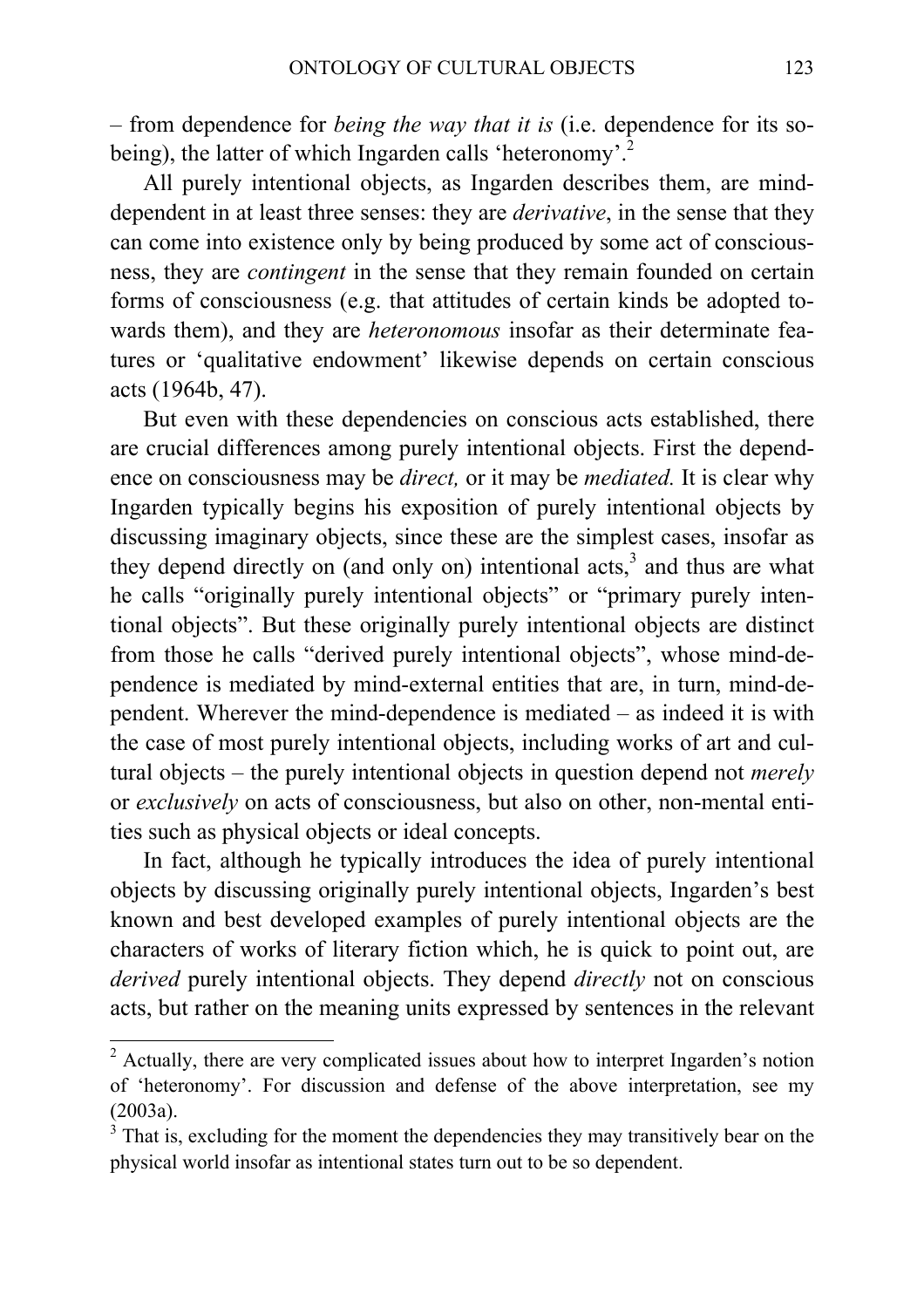works of literature (which themselves 'refer back to the original intentionality of acts of consciousness' (1973, 118)).

## *3. Avoiding Projectivism*

Where mind-dependence is mediated by a public object, the object typically need not rely for its continued existence on a *particular act* of consciousness, but more *generically* on conscious acts of a particular kind. For example, while meaning units (sentences and words), according to Ingarden, do depend on conscious acts that endow phonetic and typographical units with meaning (1973, 100), it seems that such meaning-bestowal is normally the *collective* product of a whole range of public intentions and practices rather than of an individual private act of consciousness. So as long as these meaning units may continue in existence regardless of the maintenance of any *particular* act of consciousness, the purely intentional objects depending on them may as well. As a result, the mediating dependence on meaning units:

… allows the purely intentional objects to free themselves, so to speak, from immediate contact with the acts of consciousness in the process of execution and thus to acquire a relative independence from the latter … Through this shift in their ontic relativity these objects gain a certain advantage over primary purely intentional objects. For while the latter are 'subjective' formations, in the sense that in their primariness they are directly accessible only to the *one* conscious subject who effected the act that created them, and while in their necessary belonging to concrete acts they cannot free themselves from these acts, the derived purely intentional objects, as correlates of meaning units, are 'intersubjective': they can be intended or apprehended by various conscious subjects as identically the same. (1973, 126).

To put this in terms I have used elsewhere, it is easy to see how derived purely intentional objects may merely *generically* depend on the existence of some acts of consciousness of a certain type, rather than *rigidly* depending on a particular act of consciousness.<sup>4</sup>

<sup>&</sup>lt;sup>4</sup> I am not, however, claiming that this is the only condition under which mere generic dependence on consciousness is possible – it also seems possible, e.g., for universals of types of conscious states. Ingarden uses the terms "multivocal" and "univocal" de-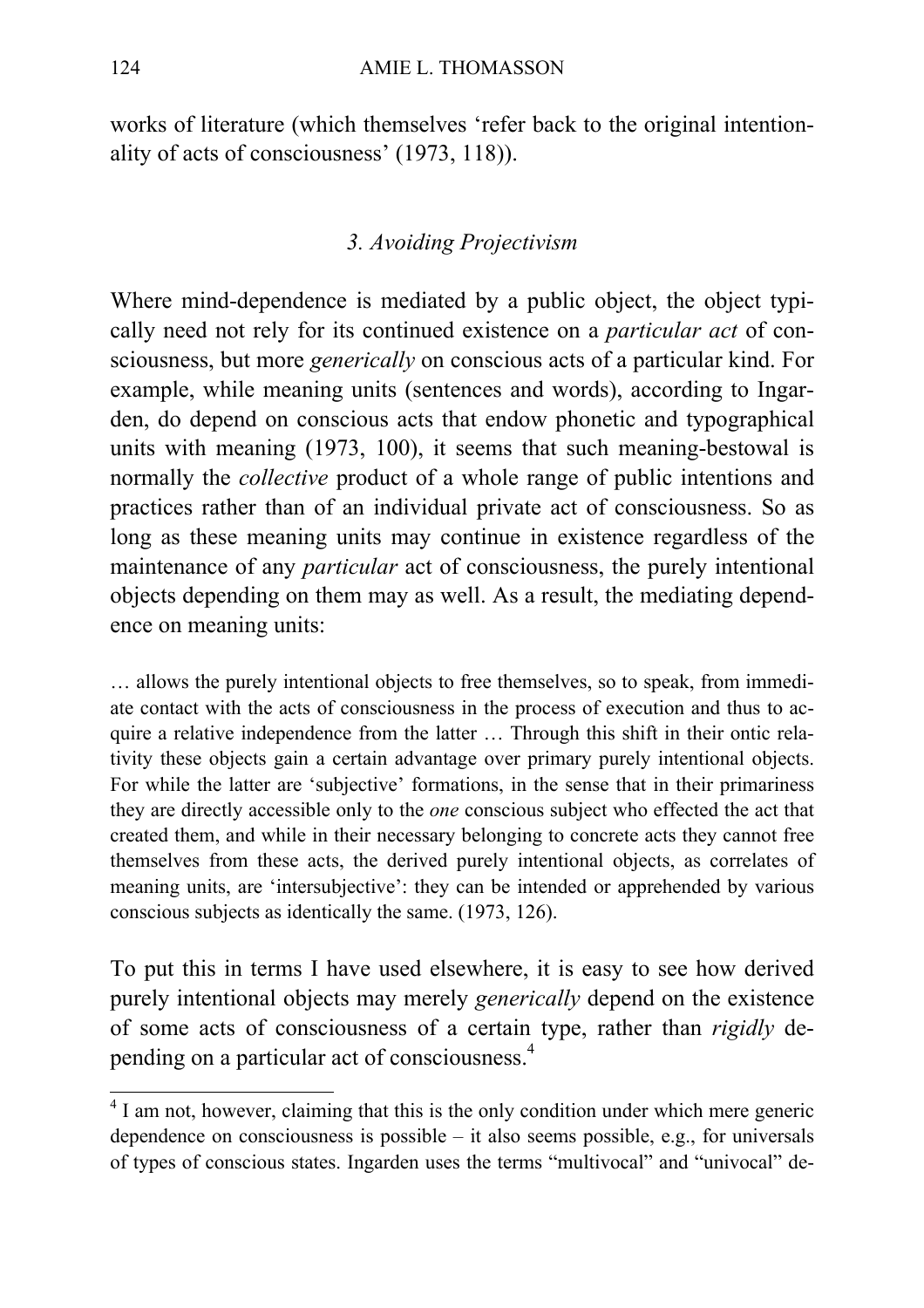This mere generic dependence on consciousness, mediated by a public object, enables us to see at least one way in which purely intentional objects may be intersubjective, public objects, accessible – in this case – to all who understand the language. It also enables us to explain how a purely intentional object may be recalcitrant in the sense that it is not subject to our individual will or desires in the way that our own imaginary creations seem to be (*my* wishing that the novel's heroine would not marry that cad does not make it so). Finally, the idea that mind-dependence may be mediated and generic enables us to see how some purely intentional objects may be legitimate objects of inquiry, regarding which genuine discoveries and objective knowledge are possible. For as long as their persistence and the way that they are depends only *generically* on some conscious acts (that, e.g., establish the meanings of the terms used in the text), any individual may potentially be wrong in her beliefs about a literary work, or ignorant of its existence altogether, and the existence and features of the work remain open to discovery.<sup>5</sup>

Thus far we have seen two important variations among purely intentional objects in terms of their dependencies on conscious acts: the dependence (in any of the three forms) may be direct, or it may be mediated by some other entity; and it may be rigid dependence on particular acts of consciousness, or generic dependence on some or other conscious acts of a certain kind.

It is equally important to note that, where the dependence is mediated, the purely intentional object depends not *only* on acts of consciousness, but *also* on entities of other sorts. Normally, these are physical objects, though (e.g. in the case of linguistic meaning units) ideal entities may also be in-

 $\overline{a}$ 

pendence in a similar way to the way I use "generic" and "rigid" dependence, but given some interpretive difficulties, I will stick with the former terms. For Ingarden sometimes treats univocal dependence as dependence on a *qualitatively unique* entity (of which there could in principle be many tokens) (*Der Streit,* Volume 1, 117), while elsewhere he treats it as dependence on a *particular individual* (*Der Streit,* Volume 1, 114). For discussion of this and other interpretive issues about Ingarden's distinctions in types of dependence, see my (2003a). For discussion of rigid versus generic dependence, see my (1999, Chapter 2).

<sup>5</sup> For further discussion of how jointly dependent social entities may be open to discovery, see my (2003b).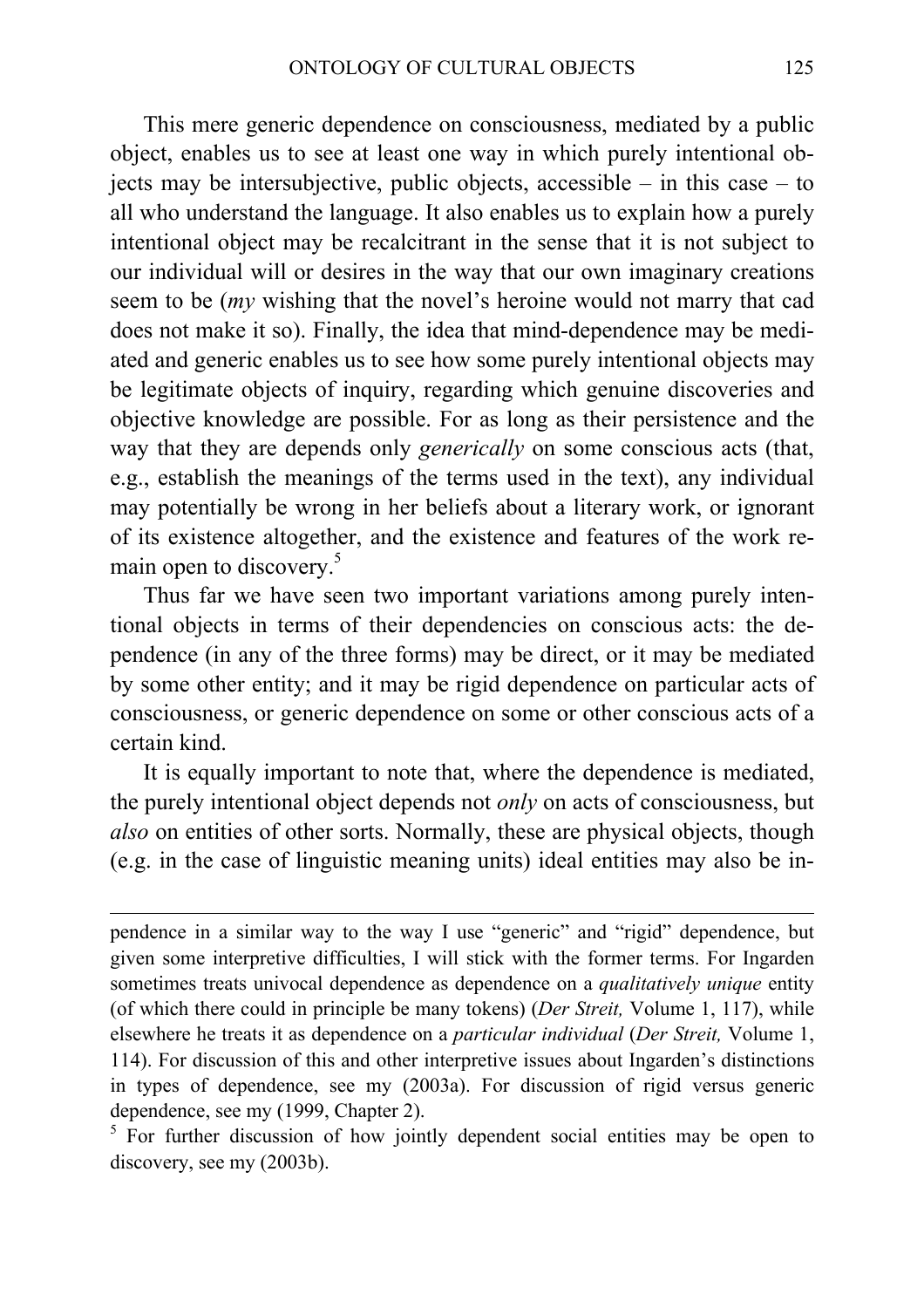volved. Here, I will focus on cases in which purely intentional objects depend on *physical* objects as well as on conscious acts. It is here that perhaps the most important differences among purely intentional objects come to the surface, for the dependencies on physical objects may also take a number of different forms, with different consequences.

Those jointly dependent purely intentional objects Ingarden discusses at greatest length are works of art of different types: literature, music, pictures, and works of architecture. Each is created by the psychophysical acts of the author, composer, or artist, and so *derived from* these. In each case, also, Ingarden insists, the work's ongoing existence relies on the viewer, reader, or listener's competent apprehension (1989, 200). But beyond these dependencies on consciousness, each also is contingent upon mediating, mind-external entities. In the case of different arts, these are of different sorts: works of literature depend on meaning units (which in turn depend on conscious acts of meaning-bestowal, ideal concepts, and phonetic and typographic formations). Musical works are based in "real processes in the world which found *realiter* each individual performance of the work" or real objects that found copies of the score (1989, 93). The picture, similarly, is founded on the painting (the real paint covered canvas) (1989, 200). In each case, the external foundation of the work of art makes these objects publicly accessible, despite their being 'purely intentional objects'.

Yet in each case, Ingarden argues, the work of art itself remains only *generically* dependent on some or other external foundation of the right type, and so is tied to no particular physical object. The musical work, for example "is a qualitative entity that is determined in very diverse ways, and what is qualitative is in every case supraindividual … that which is qualitative is the constitutive factor of the work and in its essence transcends every concrete individual that might be regarded as real" (1989, 93). The work of literature, similarly, is tied to no particular copy or recitation of it. This all seems perfectly natural for literature and music; it is more surprising, however, that Ingarden takes the same view with respect to pictures and works of architecture. The picture, on Ingarden's view, depends on the physical paint-covered canvas only generically: "If we destroy the painting, we destroy access to the 'original' of the picture, and *if we have no copies* or 'reproductions' of the painting, then we also destroy the picture itself" (1989, 198, italics mine). While he notes that perfect re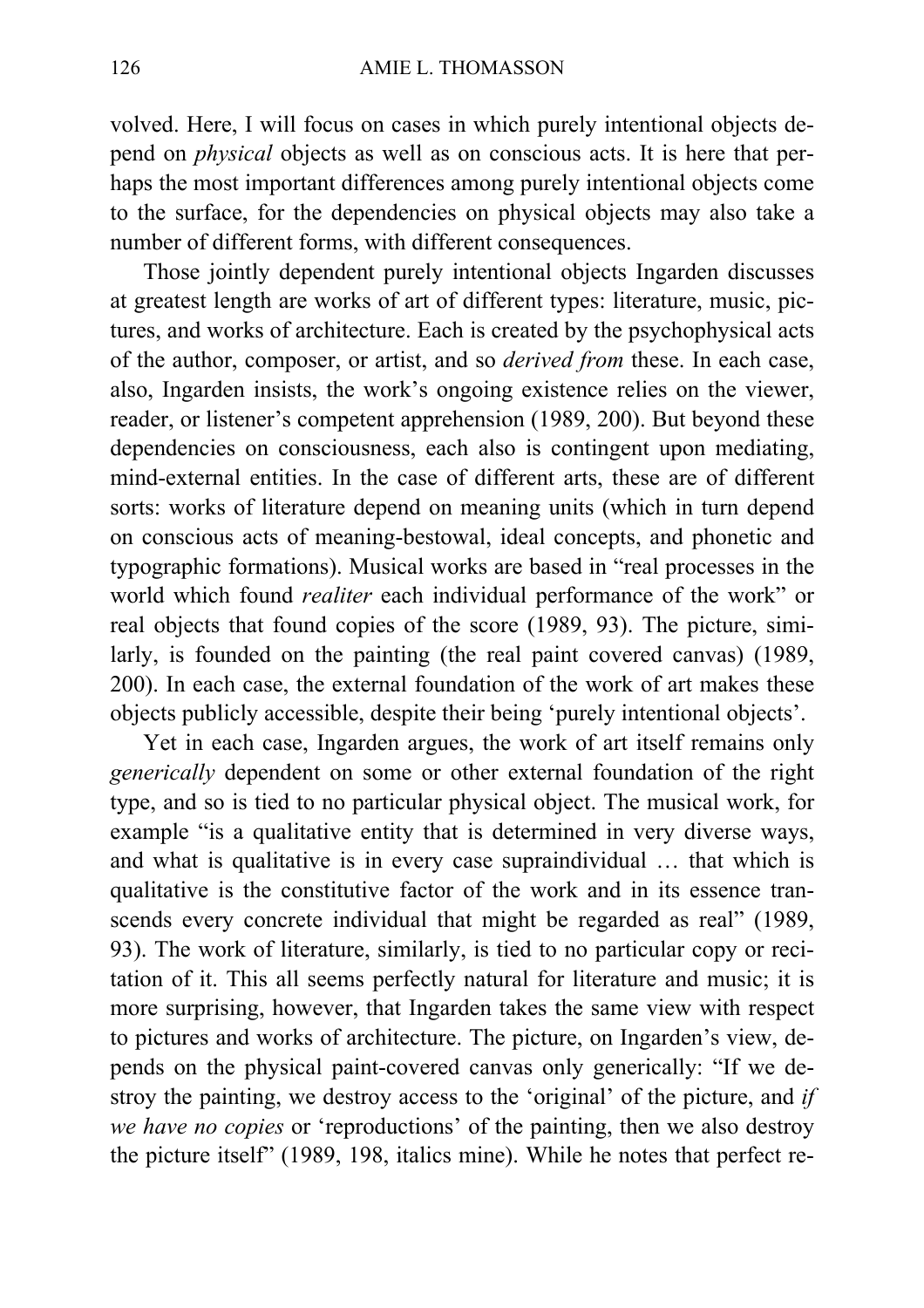productions of a painting are generally not available, so that we rightly privilege the original, he seems to take this as a contingent consequence of current technological limitations, not a necessity based in the ontological status of the picture (1989, 201). Similarly, "one and the same architectural work of art could in principle be embodied in several different real buildings" (1989, 271), made of different internal materials; and indeed "if the plans are precise, many buildings that are exactly similar can be built so that the same architectural work of art can be 'performed' repeatedly" (1989, 274).

Ingarden's conception of works of art of all kinds as merely *generically* tied to a physical foundation seems to come from his conception of the work of art as (in any case) a *qualitatively* distinguished entity, allowing in principle that these qualities be founded on or realized in more than one real object. Nonetheless, it is no part of his view of purely intentional objects generally that these may, at most, be *generically* founded on physical objects. In fact, one particularly interesting feature of his treatment of such cultural objects as flags and churches is that these seem to provide clear examples of purely intentional objects that are the most directly tied to the physical world. For a particular flag, for example, seems (at least at any given time) to be rigidly tied to the piece of cloth that materially constitutes it; much the same could be said about dollar bills, passports, and Olympic medals. If the underlying material is destroyed, so is that flag, bill, passport, or medal. This helps explain the impulse to say that such things are physical objects, that they may be discovered (with the discovery of the long-lost piece of cloth in the attic), and in general that they are far too robust a part of our world to be mere imaginary objects or projections.

Nonetheless, Ingarden argues that even in such cases, where the relationship between the purely intentional object and a physical object is at its most intimate, the former cannot be identified with the latter, given their different existence conditions (flags and churches depend for their existence on certain intentional acts; the purely physical arrangements of molecules making up cloth and buildings do not) and different essential properties (e.g. flags and churches have essential functional and normative properties governing their role in our cultural lives that their physical bases need not have) (1989, 259).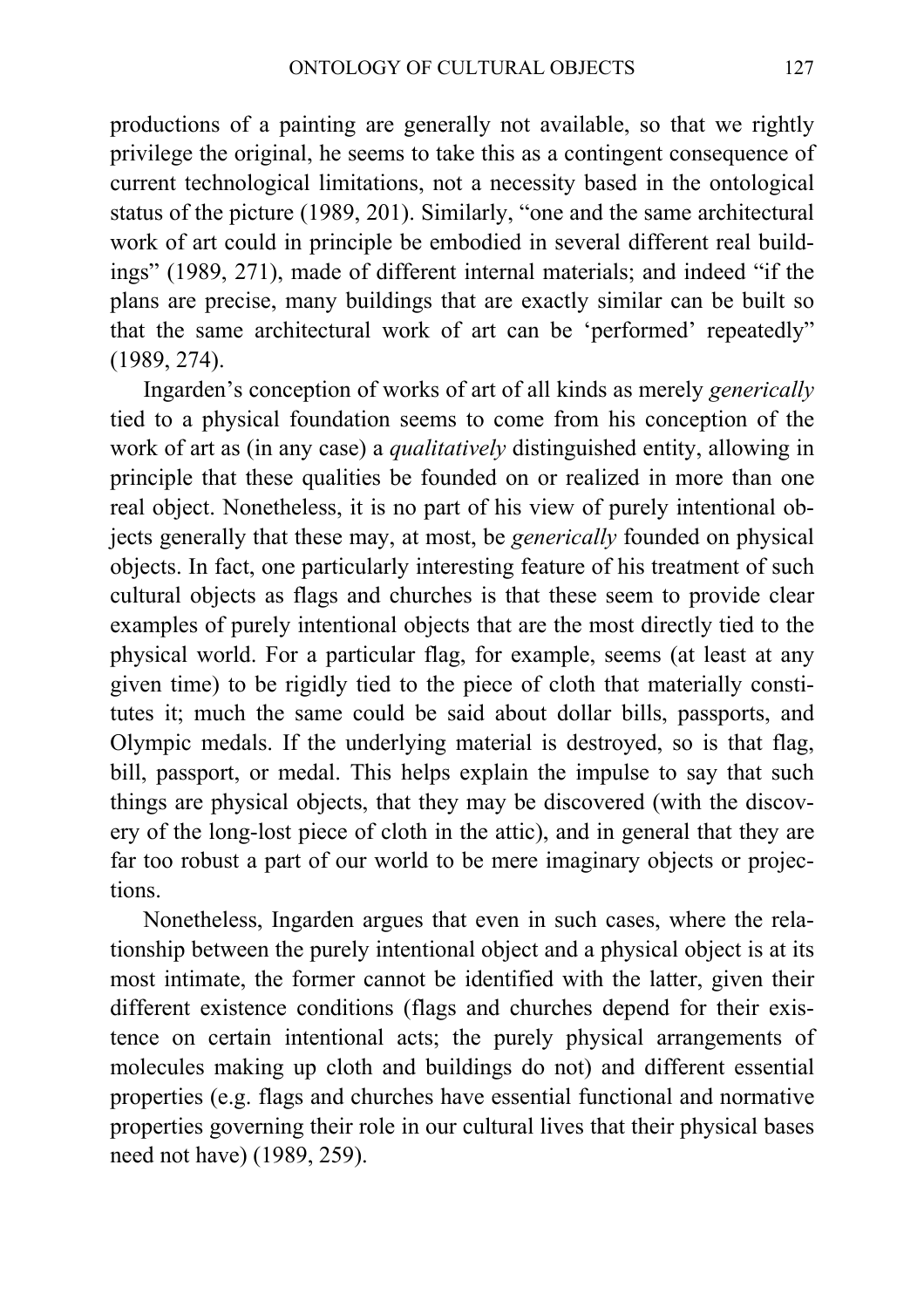So as we have seen, there is a wide range of types of purely intentional object. At one end of the scale are imaginary or 'fancied' objects, which depend directly on, and only on, acts of consciousness, from which they 'derive their existence and entire endowment', as they are simply ascribed whatever properties the fancier imagines them to have. But while these are an obvious starting point for explaining the idea of the purely intentional object, they are at one extreme end of a range of cases. Much more common among purely intentional objects are those that *also* depend on mindexternal objects and only generically on certain kinds of conscious act, making them publicly accessible and unresponsive to the individual's beliefs and desires. At the extreme end of those cases lie such cultural objects as flags and churches, which (for their persistence) depend only generically on some community maintaining the proper understanding of, and attitude towards, them, but depend rigidly on a particular physical object, thus enabling them to be discovered via the discovery of their physical base, destroyed by destroying it, and so on.

We are now in a position to describe more specifically what the ontological status of cultural objects is, according to Ingarden. There may, of course, be cultural objects of very many kinds; for simplicity I will here focus on concrete cultural objects such as flags and churches, since it is those on which Ingarden focuses.<sup>6</sup> The preliminary answer was: they are purely intentional objects. While that raised the specter of treating them as mere imaginary objects or projections, we have seen that these are only one, extreme case within the varied class of purely intentional objects.

A church, for example, is contingent on an organized arrangement of materials of a certain kind (we would say a 'building' were it not that this, too, is a cultural object (1989, 258)). But while this may form its necessary foundation, it is not sufficient for the existence of a church. For a church to come into existence at all, the physical foundation must be *consecrated* (1989, 259). The success of the consecration, and the maintenance of the building as a church, also requires the maintenance of the relevant attitudes on the part of a community of 'believers', and endows the building (now a church) with certain characteristic functions (e.g. of serving as a house of

 $\overline{6}$  It is easy to see, however, especially given his work on works of art, how his ontology could handle abstract cultural objects such as corporations, universities, and laws.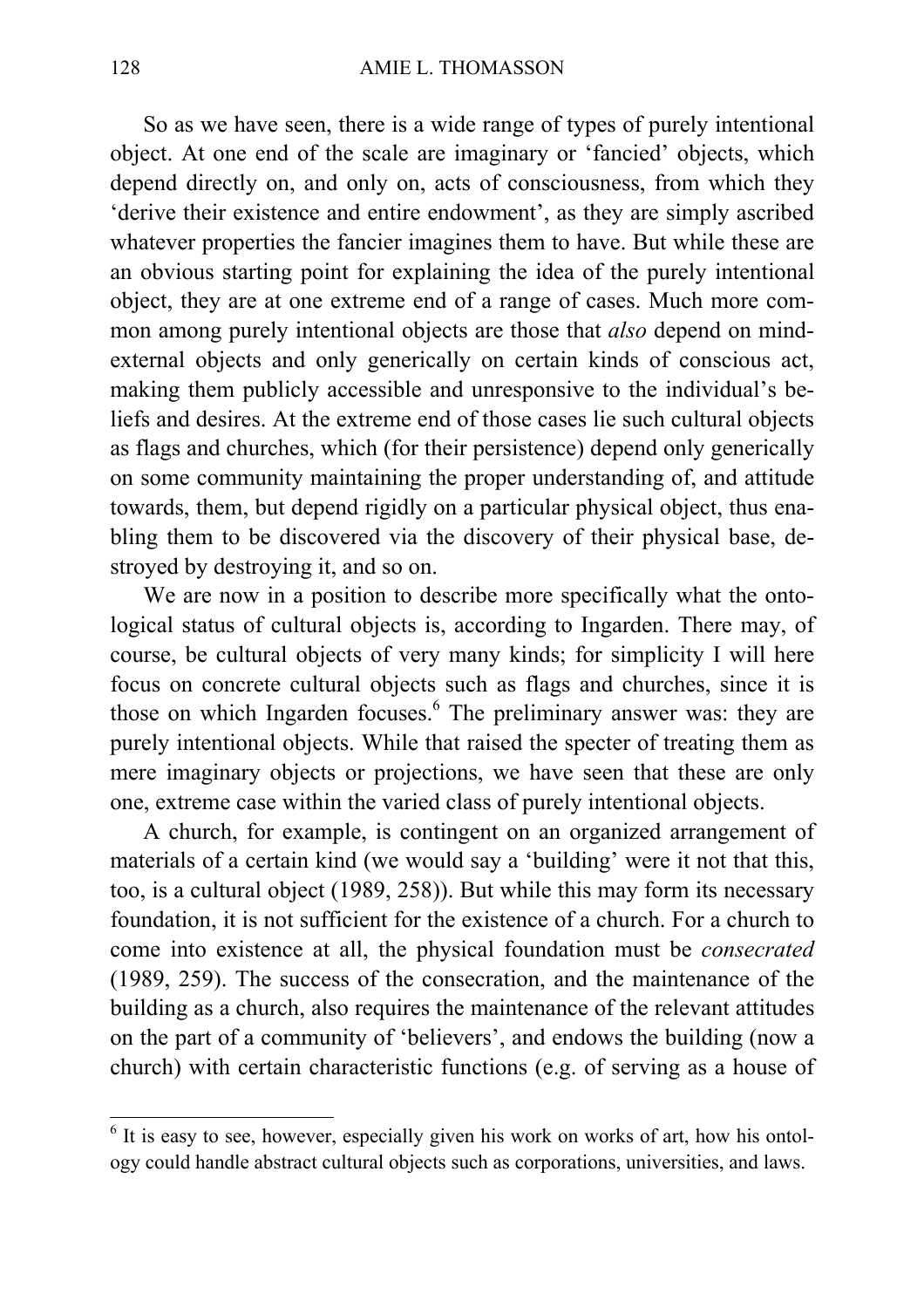worship) and establishes certain norms of behavior regarding it (1989, 259).

A flag, similarly, is founded on the one hand on a piece of cloth (still more basically, on the arrangement of molecules that make it up), but also on the attitudes of a community that *counts* such cloth, created for this purpose, exhibiting this pattern, as a symbol of their nation, and as *to be treated* in certain ways. Thus the flag:

… has a real object as its bearer (its ontic foundation), but goes beyond that real object in the properties constitutive of, and essential to it. The real thing that serves as the ontic foundation of such an objectivity is not, however, the sole foundation of its being, for the subjective attitude and the appropriate acts of consciousness which create something like a 'church' or 'flag' form its second and perhaps far more important ontic foundation (1989, 260).

Thus in short, concrete cultural objects such as churches and flags are neither mere physical objects, nor are they mere human projections. As long as we stick with the standard bifurcation of categories into the physical and the mental, we cannot hope to solve the problem of the status of cultural objects. For they are entities that depend *jointly* on both foundations – they might seem like physical objects since indeed they have precise spatiotemporal locations, and are destructible with the destruction of their physical basis. These features are consequences of the fact that these doubly dependent entities, unlike works of literature or music (which are more frequently classed with ideal than real objects), are *rigidly* dependent on their physical basis. Nonetheless, they also depend *generically* on the attitudes of members of a relevant community, to create them *as* churches or flags, establish the norms for their appropriate treatment, and maintain their cultural status. Recognizing the variety of ways in which entities may depend both on consciousness and on the physical world (and perhaps also on ideal entities) yields a whole range of categories between the physical and the mental, and between either of these and platonic ideal objects. Thus one important result of Ingarden's work on social and cultural objects is that it demonstrates how vastly inadequate our standard category bifurcations are, and how we may proceed to developed a much finer-grained system of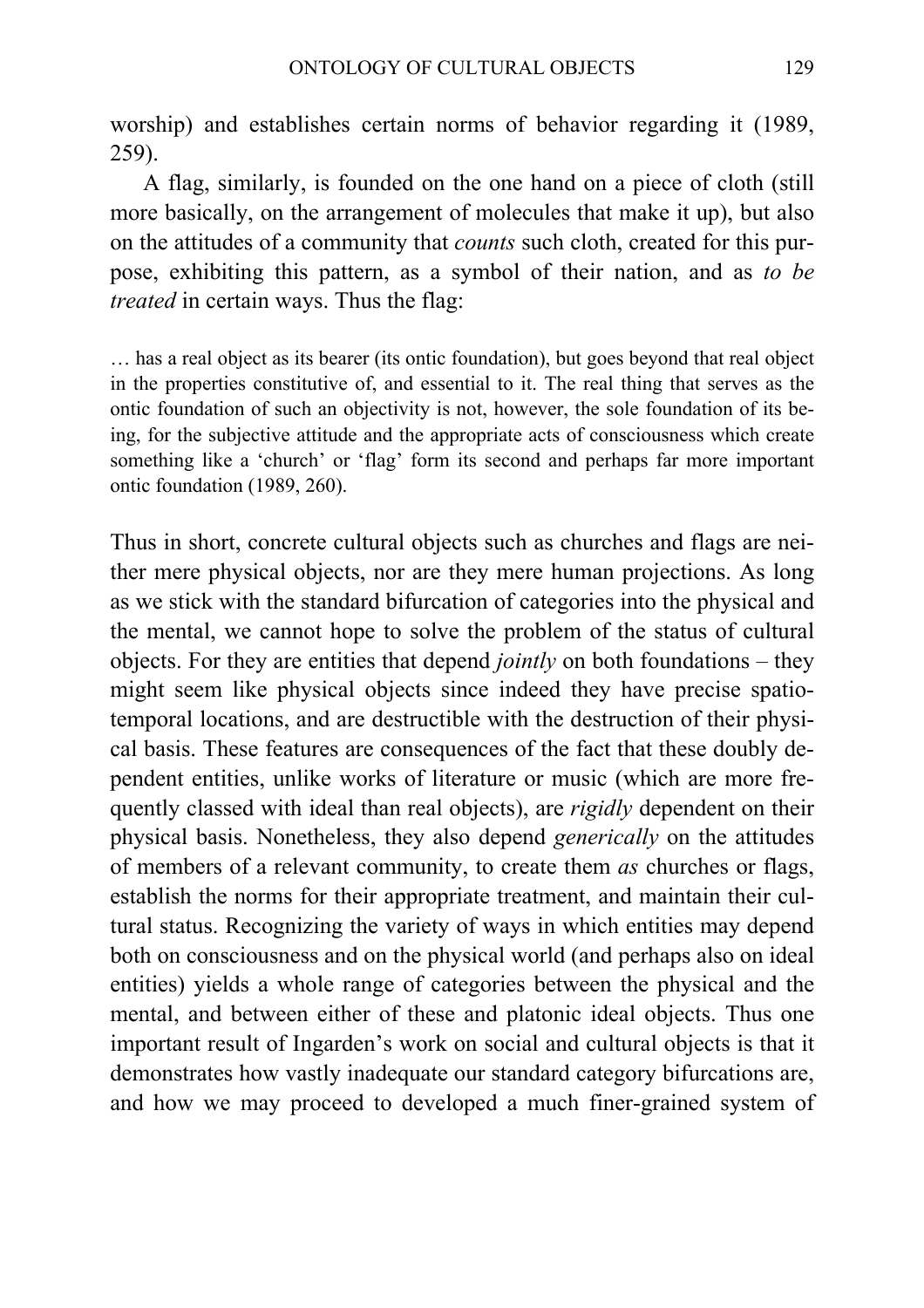ontological categories acknowledging all the in-between cases in which most of the common-sense objects of daily life may be found.<sup>7</sup>

## *4. Avoiding Magical Modes of Creation*

While the robustness of concrete social and cultural objects helps to avoid the sense that these are just being treated as projections of the mind, it raises, in turn, another problem: how can such robust objects, that may be constructed and bulldozed, burned or discovered hidden in an attic, be mind-created? Indeed this is just an instance of the standard skeptical question: how can mere attitudes, acts of consciousness "call into being" new objects? Philosophy, at least of the analytic tradition, has a long history of suspicion of mind-created or mind-dependent objects, and a tendency to reject the idea that there could be any such things. For a long realist tradition has it that while we may think and speak about objects in the world, report on them, and acquire knowledge of them, those objects on which we report must be mind-independent, and our thought and language can play a mere reporting role, not a constructive role, for "our thinking does not make it so".<sup>8</sup> The idea that thought, language, or convention can play a role in creating objects is thus often ridiculed as claiming that we can "define things into existence", or as treating thought as if it were endowed with a mysterious metaphysical power akin to psychokinesis enabling it to (shazam!) create its objects of thought.

Thus, e.g., those who hold (as I do, and Ingarden does) the view that fictional characters are themselves (abstract) cultural entities created by the conscious acts of authors are often accused of positing mysterious modes of creation. Takashi Yagisawa, for example, criticizes Searle's argument for fictional creationism on grounds that "It does nothing to explain how the author can possibly create the character 'out of thin air'" (2001, 155).

 7 In my *Fiction and Metaphysics* (1999, chapter 8) I attempt (in Ingardenian spirit) to develop a more comprehensive system of ontological categories by distinguishing the different ways in which an entity may depend on the real versus the mental, and argue that this enables us to better account for the ontological status of many objects including artifacts and other social and cultural objects.

 $8^8$  To quote Barry Smith (2001, 147n6).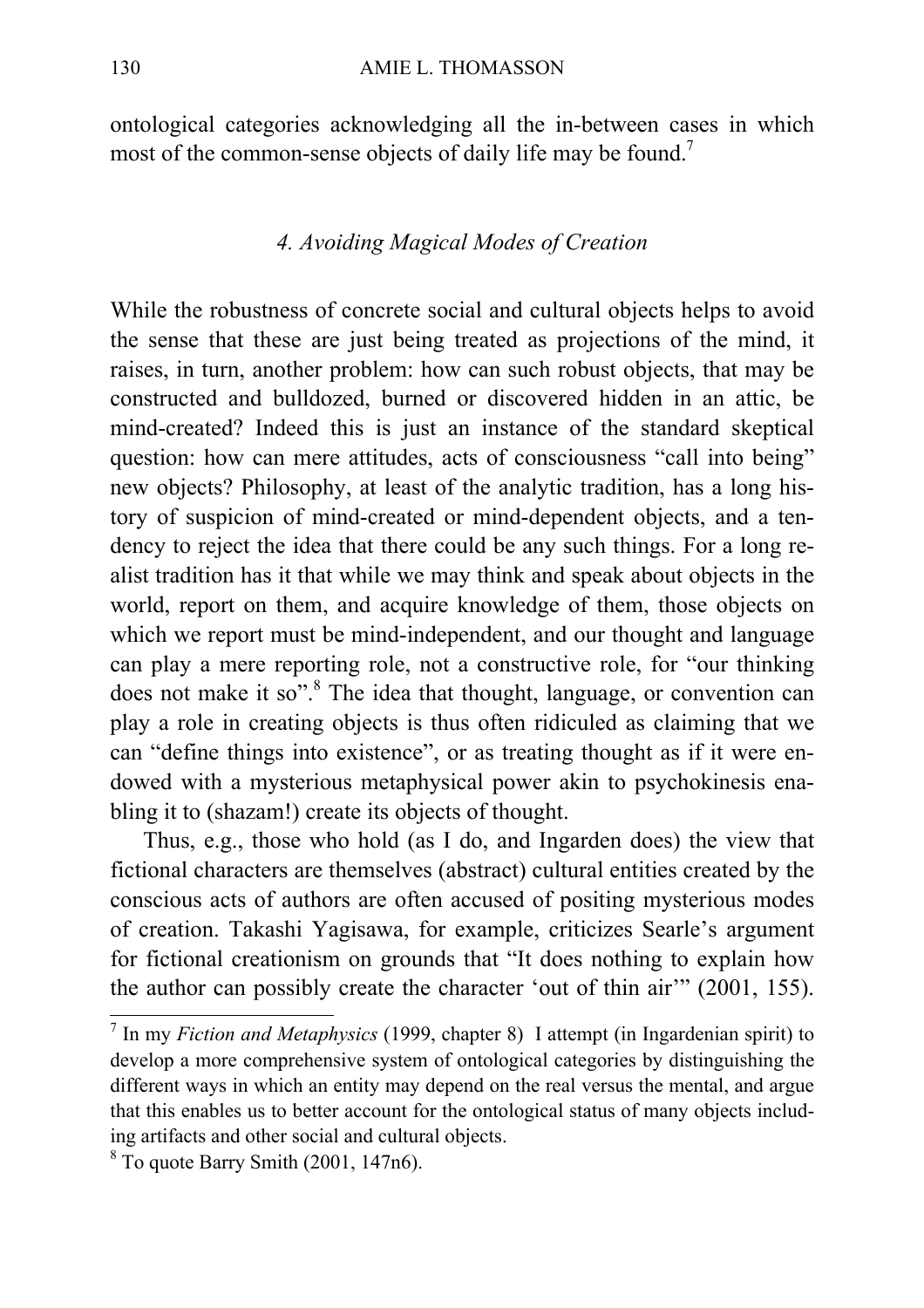Robert Howell similarly asks how, on my view, "George Eliot, by imagining (or otherwise mentally engendering) a concrete and seemingly notreally-existent man, thereby creates the existent abstract non-man whom she baptizes 'Silas Marner'" (2002, 283).

If the idea that fictional characters may be created through consciousness is unpalatable to some, the idea that conscious acts and attitudes may lead to creating such robust entities as churches and flags would surely be considered worse. Even John Searle, who accepts the creation of fictional characters and offers what is arguably the most detailed recent treatment of social ontology, expresses suspicion of talk of social *objects* (1995, 36), and even of the idea that new social *facts* could be created through human intentionality: we have "a sense that there is an element of magic, a conjuring trick, a sleight of hand in the creation of institutional facts out of brute facts", so that "In our toughest metaphysical moods we want to ask … are these bits of paper really *money*? Is this piece of land really somebody's *private property*?" (1995, 45).

Ingarden is always aware of this sort of objection. His reply is based on noting that the apt source of this objection is in the observation that real, physical, spatio-temporal objects (trees, rocks, and lumps of matter) certainly cannot be created merely by human consciousness; nor can physical, spatio-temporal properties be altered through thought alone. Nonetheless, the changes relevant to the creation of purely intentional objects are of an entirely different sort, which can be effected by consciousness. While this might at first seem an *ad hoc* reply, I think that deeper examination will show that it is not at all *ad hoc*, but well justified and tenable.

Ingarden often acknowledges that "acts of consciousness …, to be sure, of themselves do not and cannot bring about a *real* change in the world" (1989, 259, italics mine). But what does it mean to say that these acts of consciousness do not bring about any *real* change when, at the same time, they are supposed to be initiating the existence of a new object? What he seems to mean is that these acts of consciousness do not make a difference to any objects, properties or features of the merely physical, spatio-temporal world. Instead, what they do is to add *intentional* features to independent, real objects: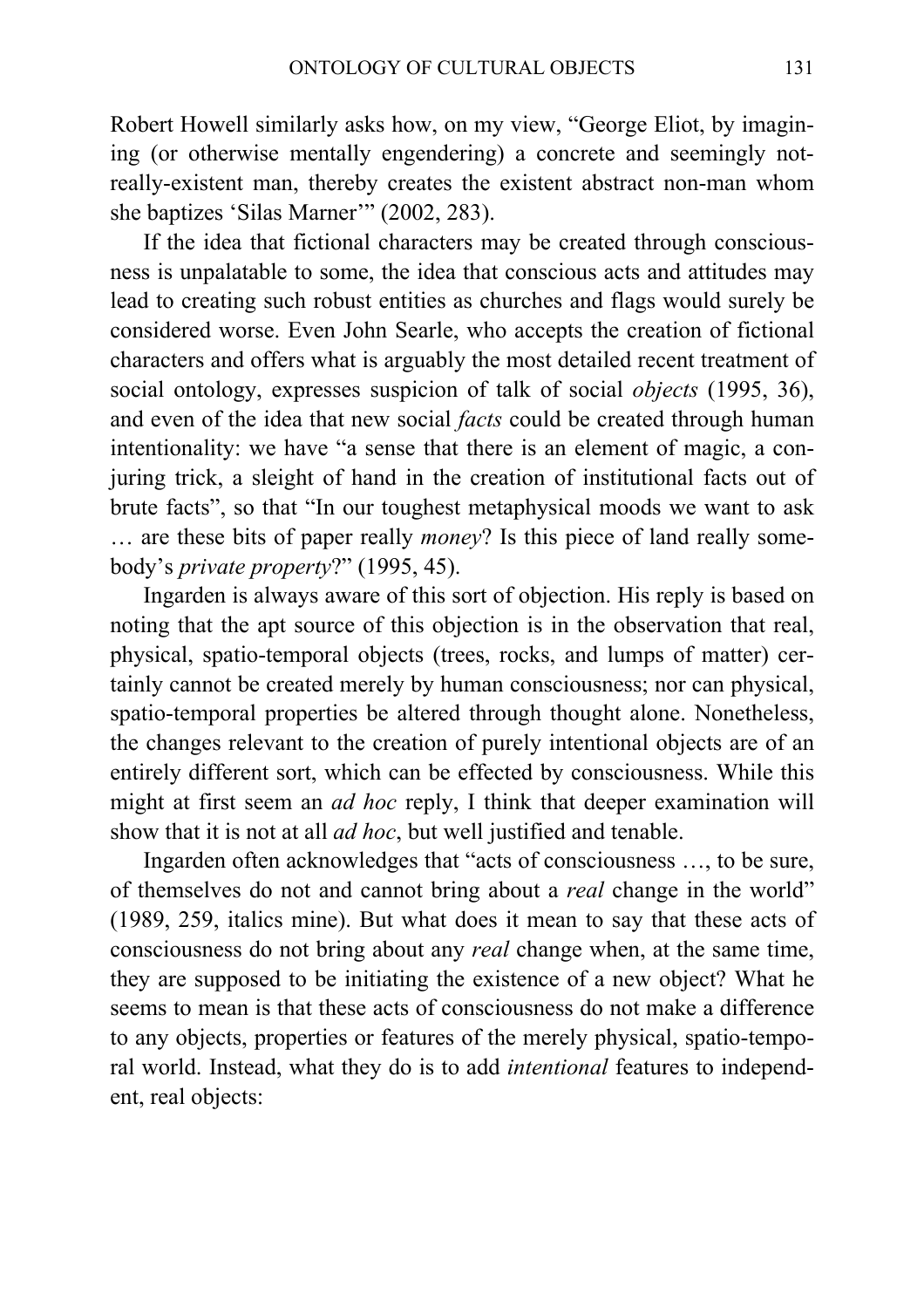… acts such as 'consecrating' a church, decreeing what a flag is to look like, or creating an honorary 'order' effect no real changes at all in the physical world, although they can indirectly effect changes in the mental life of human beings. On the other hand, as a consequence of such acts of consciousness there arises certain intentional property of appropriate real objects that results from their becoming the ontic foundation of a new object – a church, a flag, an order, etc. (1989, 261).

What are intentional properties? Ingarden is not very explicit about this, at least in this context, but clearly the most fundamental intentional properties are properties like *thinking of Spain now, wishing for a snowstorm,* or *wondering whether it will rain.* In these basic cases, it is very easy to see how it is that – even if thought can't make it the case that I am in Spain, or that it is snowing, intentional states can very easily make it the case that I am *thinking of* Spain or *wishing for* snow; indeed it is hard to see what else could. So however firmly one wants to hold that – mostly – thinking can't make it so, clearly thinking *can* make various *intentional facts* so.

Facts about what I am thinking, wishing, etc., are one obvious basic kind of intentional fact, but are intuitively quite different from such facts as *that there is a church on 12th and Elm* or *that this piece of cloth constitutes a flag.* But Ingarden's insight here is that the sorts of features beyond the physical that are involved in making these facts the case *just are,* at bottom*,* intentional features, such as that Bishop McLeod consecrated this building in the name of the Catholic Church on January 14<sup>th</sup>, 1964 (i.e. *intentionally and sincerely* declared it such in accord with the *accepted* procedures); that the building has been continuously *used and regarded as* a church since then and has not been deconsecrated (where this is also a matter of intentionally enacting a certain accepted procedure); that *according to accepted standards* one ought to behave respectfully on the premises, and so on.

But even if the objector allows that that much may be accepted for *properties* or *facts*, still, she might dig in her heels at the idea that any new *objects* may be created by intentionality. We could then, perhaps, allow that through conscious acts this building (more aptly: organized heap of stones) acquires new intentional properties such as *being consecrated,* or indeed *being a church,* provided that these may be cashed out intentionally as suggested above. But that doesn't mean (the objector might say) that any new *objects* are created – all we have here is an independent physical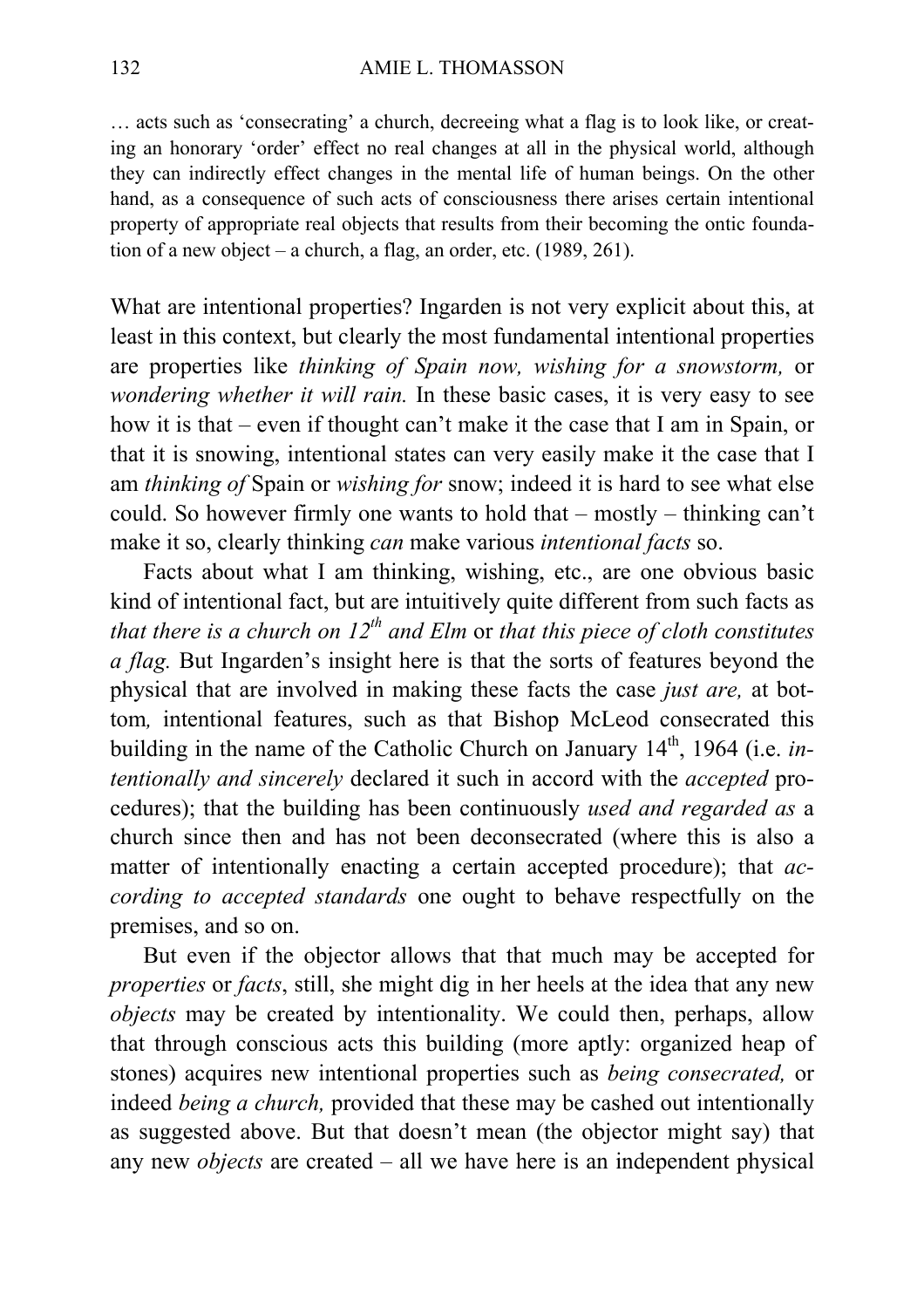object (the organized heap of stones) endowed with new, intentional properties.

This clearly won't do for Ingarden, however, or for anyone who accepts a constitution-without-identity view of churches and other artifacts. For, as we saw in §1 above, Ingarden argues *against* identifying cultural objects – even concrete ones like churches and flags – with the merely physical things that constitute them. The heap of stones' *being a church* we must then interpret as the heap's *constituting* or (in Ingarden's terms) *forming the ontic foundation of* a church, but not as its being strictly *identical to* a church. So we can't merely accept that intentionality may make certain facts the case; we must also accept that it may create objects that are not identical with their physical bases and that wouldn't otherwise exist. But this, again, might seem to require positing a 'magical' sort of object-creation by means of thought alone.

Here again, however, Ingarden is careful to draw out the difference between this kind of ontological creation and that which would be involved in making a rabbit appear in a hat: "In a certain sense, though this creating is powerless; it cannot effect the origination from itself of any ontically autonomous object" (1989, 260). A rabbit would be a prime candidate for an autonomous object.<sup>9</sup> Its foundation is 'in itself' in the sense that it may exist and possess a great many properties (its furriness, body temperature, DNA, etc.) independently of anyone's beliefs, intentions or ascriptions. It is not the sort of thing that can be created by consciousness. Purely intentional objects, however, such as works of art, flags, and churches, however, do admit of creation by consciousness. So the start of an answer seems to be that consciousness cannot create any ontically autonomous objects – this apt observation is the basis for claims that 'thinking doesn't make it so' and for the general idea that there can't be mind-created objects. But, Ingarden seems to be suggesting, in the case of purely intentional objects matters are different; these can be created by consciousness.

Yet the question remains: why should we accept that consciousness can create *any* objects at all, even if we limit it to creating purely intentional objects? This may not have been a question that Ingarden even considered,

 $9<sup>9</sup>$  I say only 'a prime candidate' here since Ingarden's discussions of purely intentional objects are in the context of a larger interest in the realism/idealism problem, and he is always careful not to presuppose an answer to this question.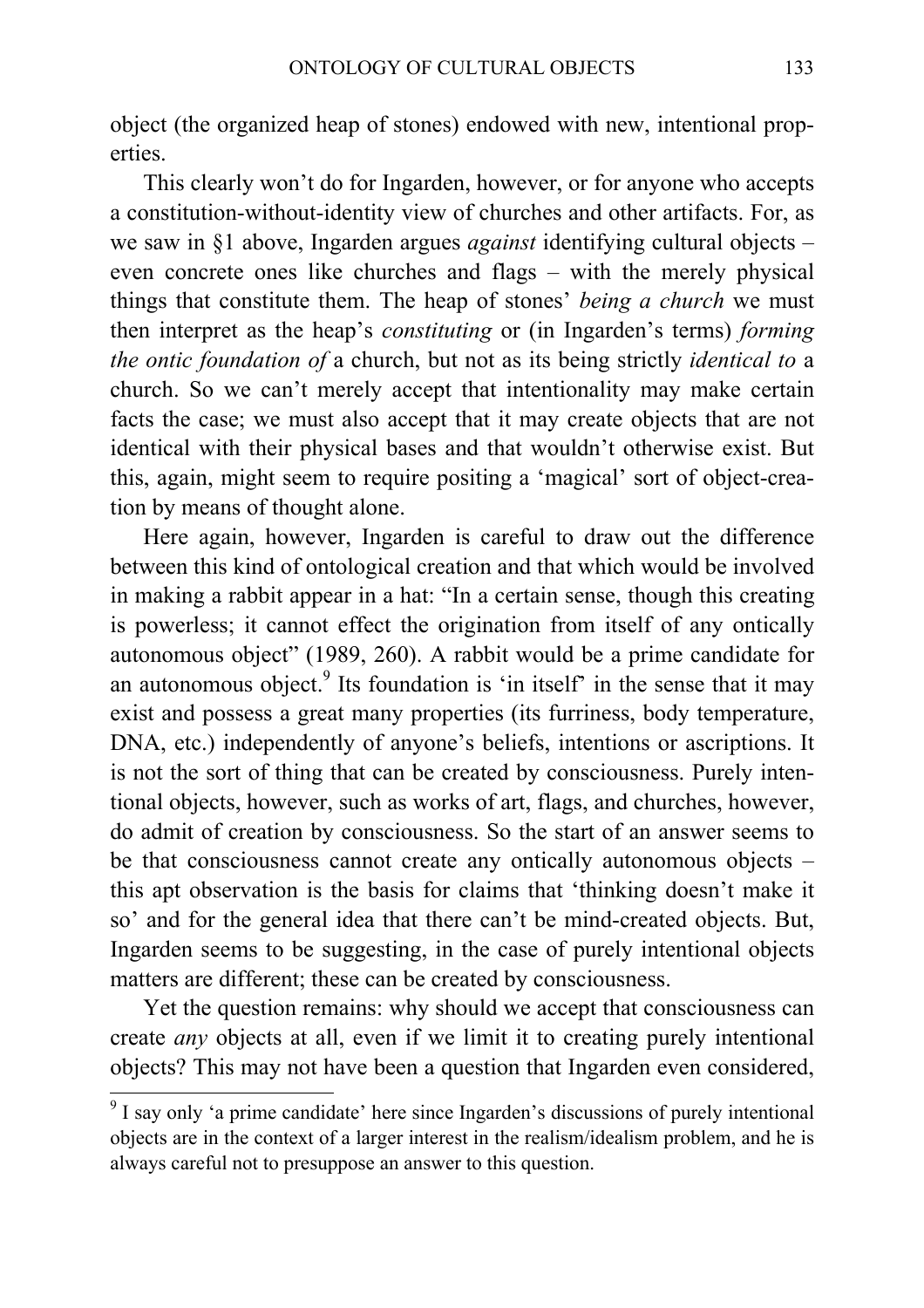given his starting place and approach to ontology, but by considering the latter, we can, I think, at least approach an answer. Ingarden considered the study of ontology and metaphysics to be distinct: metaphysics might offer answers to the question "what is there?", while ontology is a purely a priori study based in "analysing the contents of ideas, disclosing and investigating pure possibilities and necessary connections among the possible moments of these contents" (Mitscherling 1997, 83). Thus while metaphysics might address the question of whether or not there really are flags or churches, ontology tells us what, according to the contents of the very ideas of flags or churches, it would *take* for there to be such things. Ontology in Ingarden's hands is thus undertaken by way of a kind of conceptual analysis, and his studies of cultural objects may be read as ways of unpacking the concept of 'church', for example, revealing that the very idea of a church involves the idea of a building that has been appropriately consecrated, that is regarded in a certain attitude by believers, that demands a certain kind of comportment, etc.

Why then, should we accept that, given the fulfillment of the necessary physical factors – presence of an appropriately shaped building, real physical motions and noises made by homo sapiens – acts of consciousness may bring into existence a new object, a church, where before there was only a building? For Ingarden, I think, this would be a rather bizarre question: according to the very content of the idea, if all of those conditions are fulfilled, that is simply *all it takes* for there to be a church; and according to the content of the relevant ideas, no church may be strictly identical with any building (for the reasons rehearsed in §1 above). The very idea of purely intentional objects of different sorts involves the idea of certain acts of consciousness, and so *provided* the other necessary conditions for their existence (if any) are fulfilled (of course in some cases these can be quite substantial), the conscious acts guarantee the existence of the object in question. This of course distinguishes purely intentional objects from real objects, which do not involve acts of consciousness as any necessary condition for their existence, and so cannot be 'created' by consciousness. This reply, of course, relies on the legitimacy of conceptual analysis as a means of establishing the ontological conditions under which things of various kinds exist. While that cannot be defended here, it is clearly a reply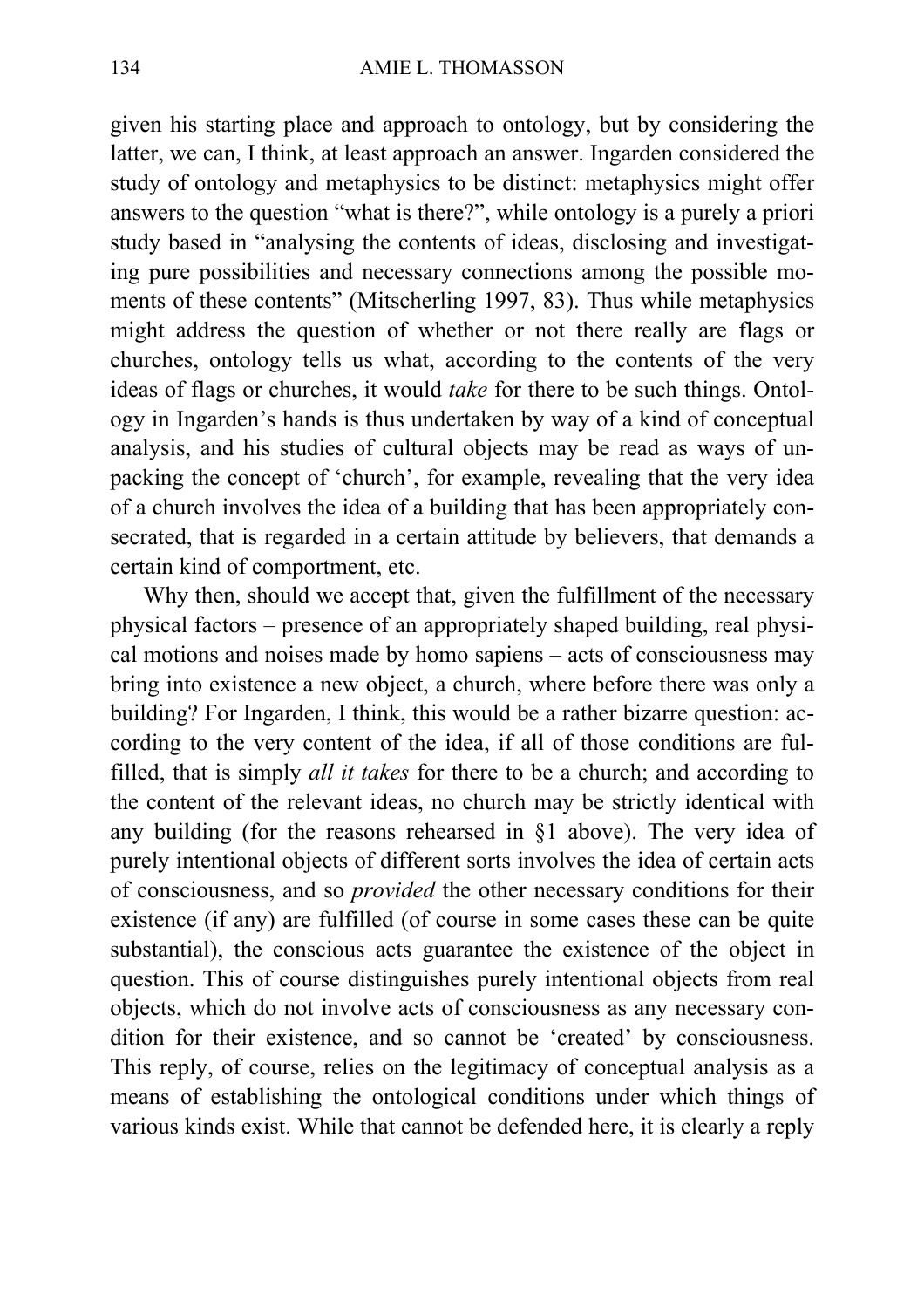that would have been natural to Ingarden given his use of the method of conceptual analysis in approaching ontology.

Given that approach, it is easy to see how we can accept that cultural objects are – in a sense – objects dependent on consciousness, without either reducing them to mere projections or positing magical modes of creation. They are distinct from projections in being transcendent with respect to any given act of consciousness, and moreover in being spatio-temporal objects also rigidly founded on an external, physical object. But to say that these are – in a sense – brought into existence by the performance of conscious acts is not to posit a 'shazam' view of creation. While it would be incredible to think that we could make it the case that it is raining just by thinking, it is not at all incredible to think that we can make it the case that there is thought just by thinking; so similarly, while it would be magical to think that thought or incantations alone could produce a rabbit out of thin air, there is nothing magical in the idea that incantations of the right sort, in the right cultural context, can make a church 'out of' a building.

#### *5. Conclusion*

The problem of the ontological status of cultural objects, as Ingarden would analyze it, is born of an impoverished set of ontological categories, that relegates everything to the categories of the real – psychological or physical – and the ideal. The solution to the problem is to note not just one category beyond those (the purely intentional), but indeed a wide range of categories based in the different ways in which an object may depend on conscious acts, physical objects, and even ideal entities, without being identical to any of these. This gives room to understand concrete cultural objects such as flags and churches as entities rigidly dependent on their physical bases without being identifiable with them, and as dependent on consciousness without being mere phantasms. It also provides the tools for understanding other kinds of social and cultural objects (including abstract social and cultural objects like universities and laws) in terms of their own distinctive dependencies on physical, mental, and perhaps even ideal enti